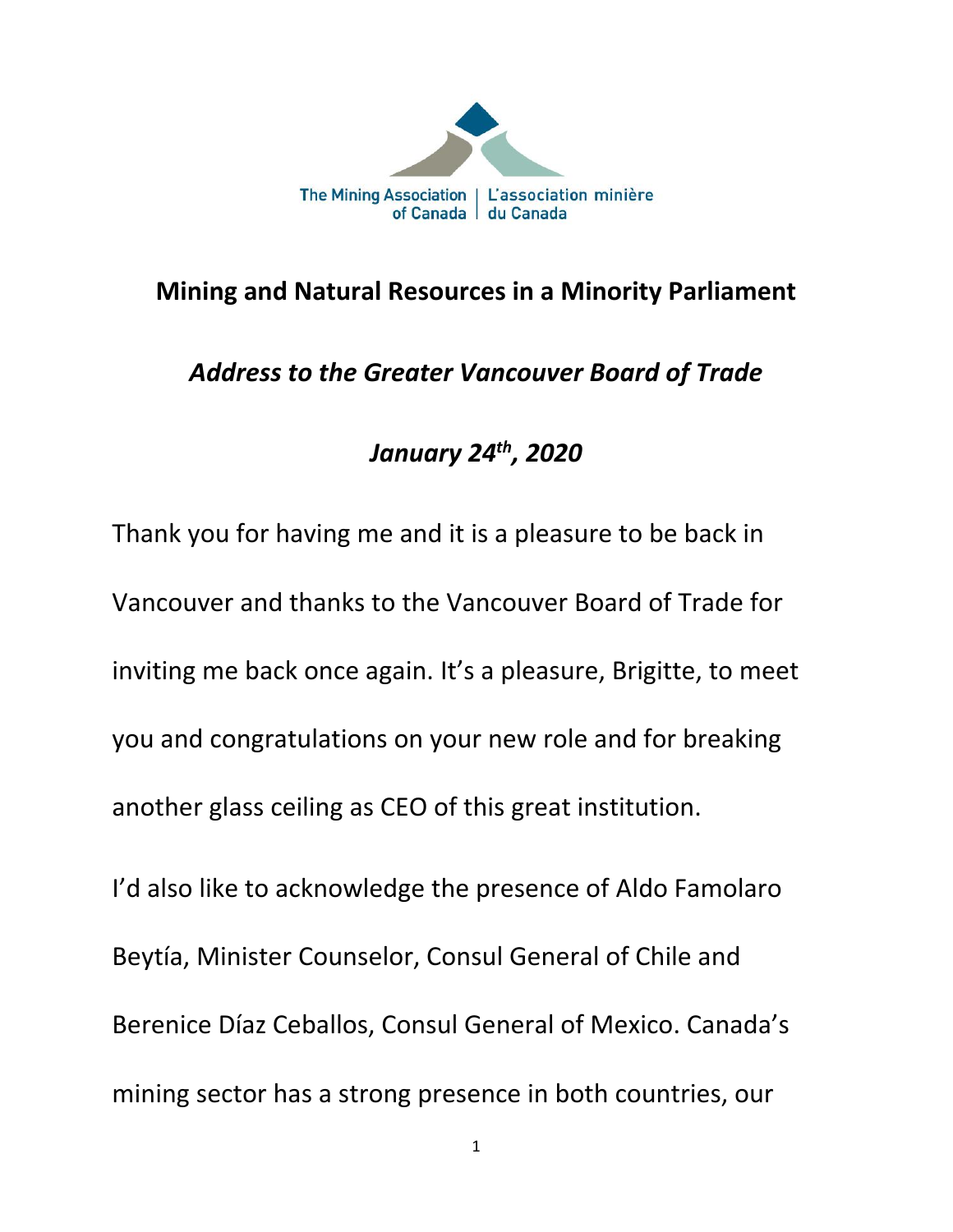sector being the largest foreign mining investor in Latin America. Valoramos mucho el apoyo y las excelentes relaciones que tenemos con los gobiernos de ambos países. Como vicepresidente de la Sociedad Interamericana de Minería, tengo la oportunidad de reunirme regularmente con mis homólogos en Chile y México y considerarlos buenos amigos y aliados.

Being here only a few short months after the federal election provides an opportunity to reflect on the new minority government and what it might mean for the mining sector. I think some of what I am going to say will surprise a few people, because an opportunity presents itself like no other I have seen in as long as I have been working for MAC. I'll come to this in a few minutes, but first a few words about our industry.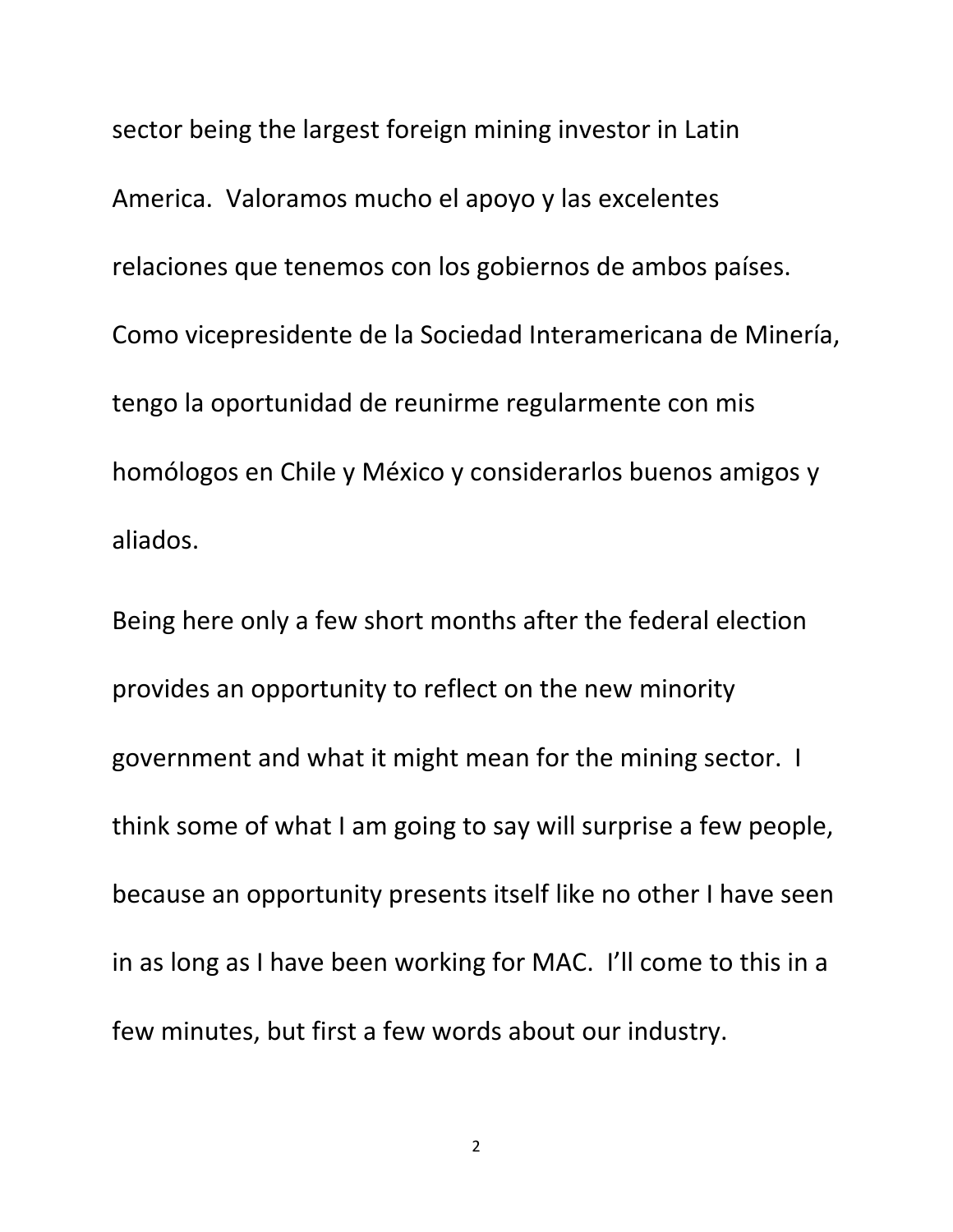It's now been over 20 years since I started working for Canada's mining sector. I've enjoyed every minute of it. It's an industry of great people, who work very hard in one of the toughest industries there is, providing top paying, safe and rewarding jobs for Canadians from coast to coast to coast.

It's an industry that has made more strides in Indigenous economic reconciliation than any other, exemplified two weeks ago by the induction of a great BCer, Jerry Asp of the Tahltan Nation, a former chief and founder of the Tahltan Nation Development Corporation, to the Canadian Mining Hall of Fame.

You probably know these statistics, but they're always worth repeating:

3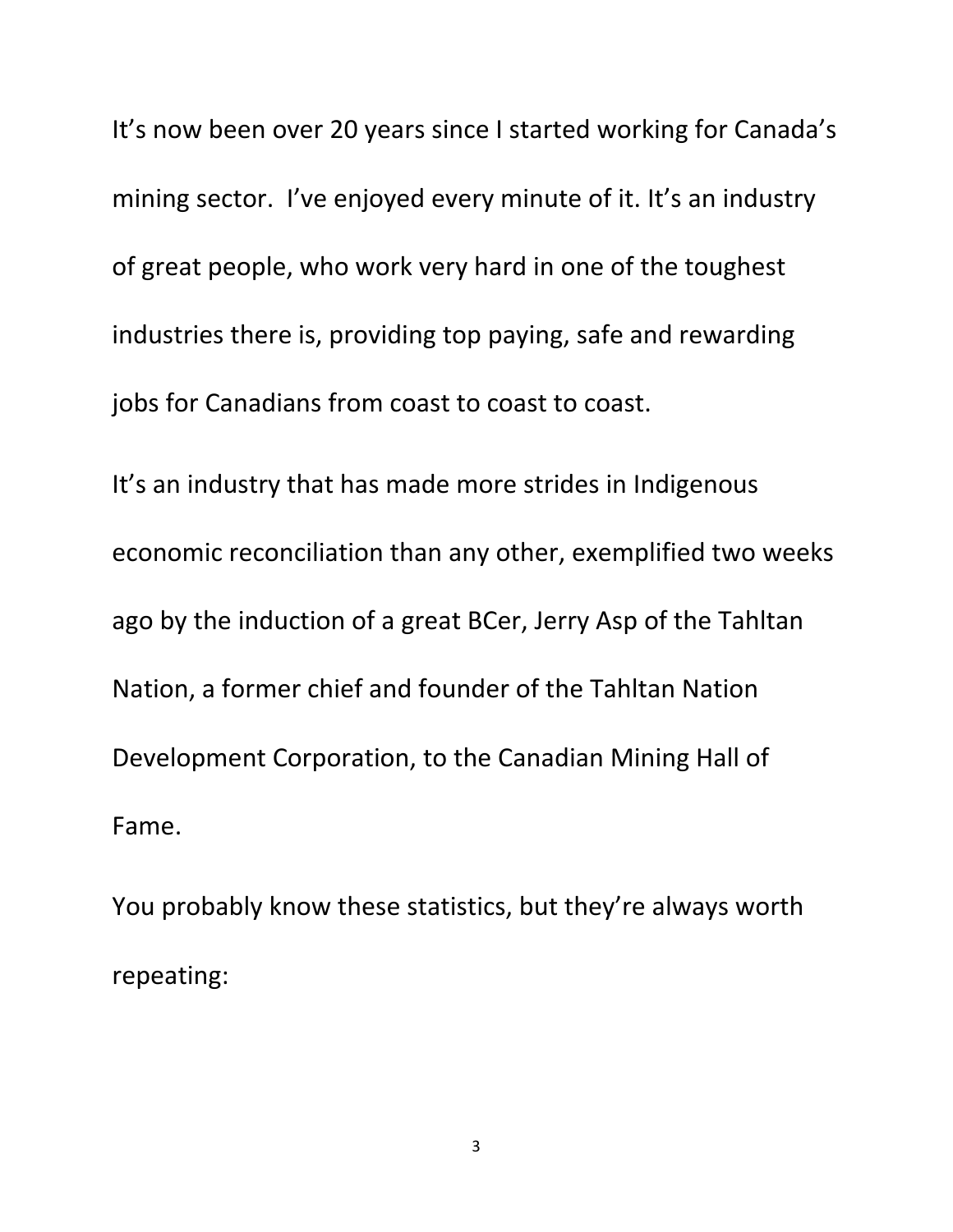- In 2018, Canada's mining industry contributed \$97 billion, or 5%, to Canada's total nominal GDP
- The industry's direct and indirect employment exceeds 620,000 jobs, accounting for one in every 30 jobs in Canada
- Proportionally, the mining industry is the largest private sector employer of Indigenous peoples and provided over 16,600 jobs to community members in 2018
- Richly endowed with natural resources, Canada ranks among the top five countries in the global production of 15 minerals and metals
- Valued at \$105 billion in 2018, mineral exports accounted for 19% of Canada's total domestic exports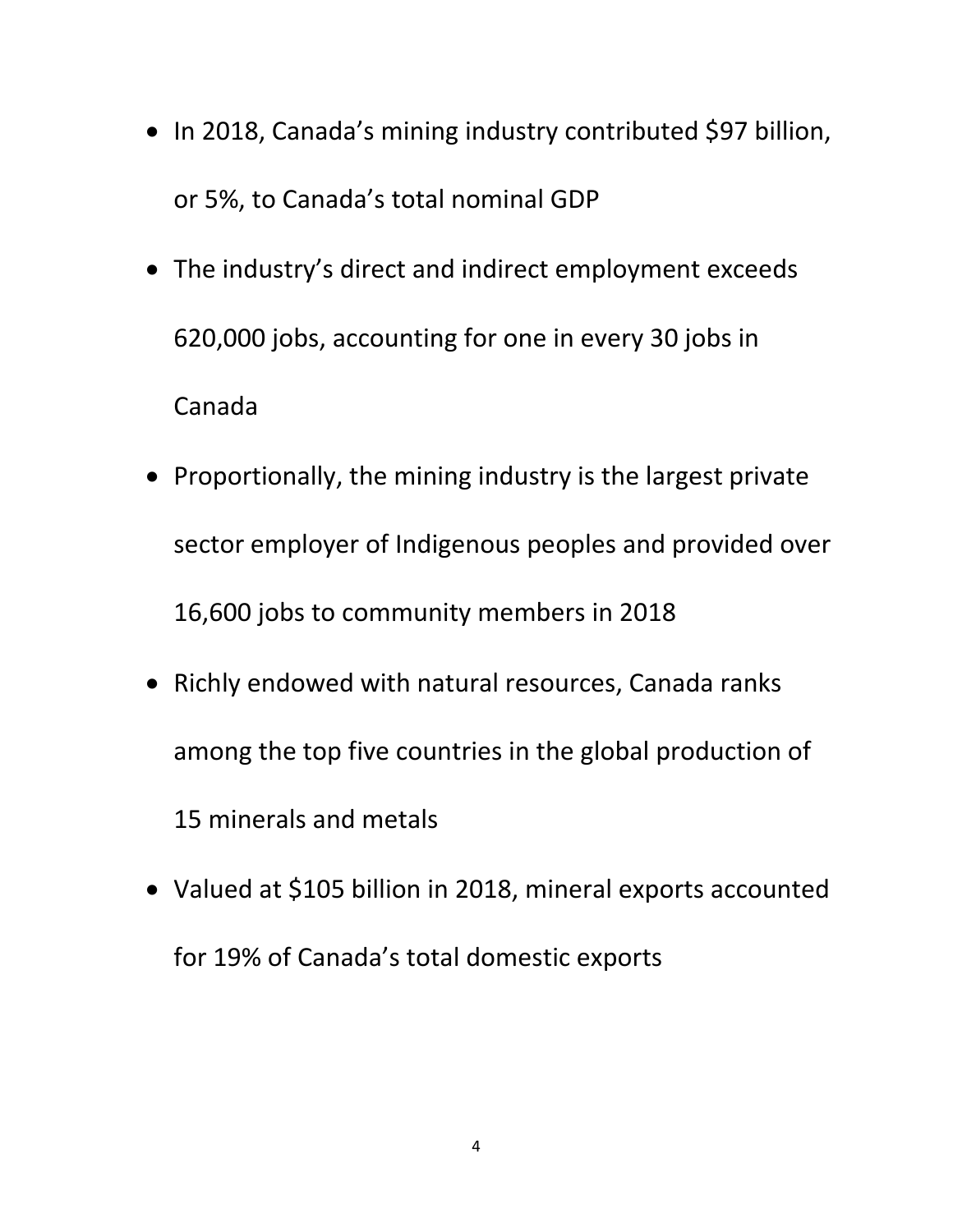BC is a big contributor to these numbers. One of the top three provinces in the country in terms of its number of operating metal mines, the value of the industry in 2018 was \$9.7 billion. Mining's value to Canada doesn't stop at Canada's borders, however. Canada's mining sector has investments in over 100 countries worldwide. Travelling with and working for the sector are the thousands of Canadian mining supply and services companies, the third largest in the world.

Mining continues to be one of the only sectors in the Canadian economy where we can boast that we are a global leader. Around the world, countries want Canadian investment. They want us for how we go about our business, how we work with communities and raise standards. Canada is one of the safest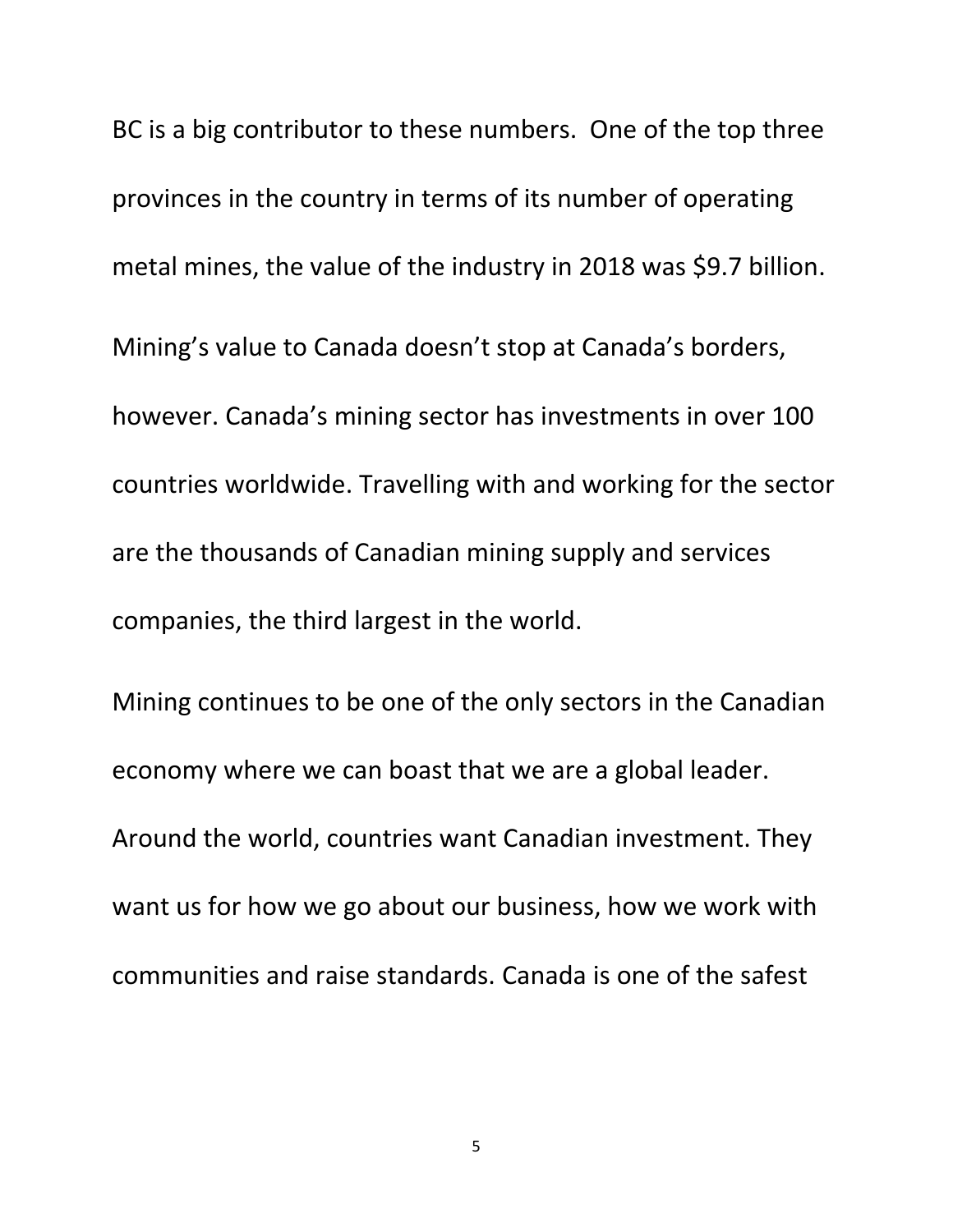jurisdictions for mining in the world, and we are recognized for bringing these standards and practices wherever we go. Sixteen years ago, in 2004, MAC launched its *Towards Sustainable Mining* initiative, or *TSM*. At the time, our goal was simple: set up a system that drives social and environmental performance improvements at the operational level.

Through the development of a range of performance indicators touching aspects such as tailings management, climate change, biodiversity conservation and Indigenous and community engagement, MAC member companies began measuring, reporting and assuring how they were doing against detailed, demanding criteria. We set up a multi-interest advisory panel to further enhance the transparency and credibility of the program and to hold us to account. The initiative worked, as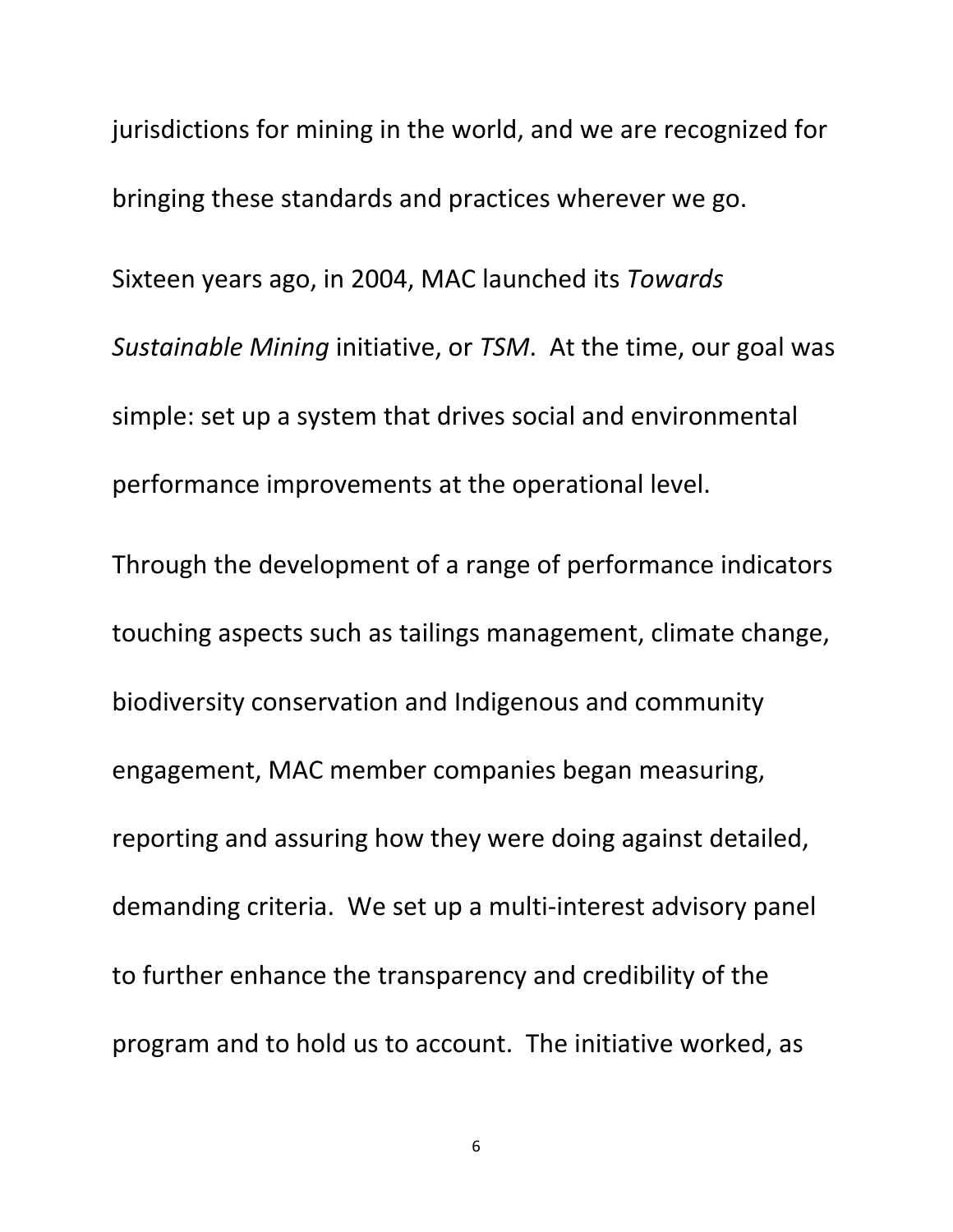we can show substantial and consistent performance improvement over time of all our members, and we have seen public and stakeholder support for mining in Canada, generally, maintained and enhanced.

In the last five years, however, *TSM* has emerged as a leading global standard. It began when the Finnish mining industry, facing stakeholder and government pressure to improve performance, looked around the world at what mining industries in other countries were doing. They found *TSM*, not surprising as it remains, to this day, the only fully implemented site level assured performance system in the world. An agreement between MAC and FinnMin was signed and we licensed to them the right to use our program.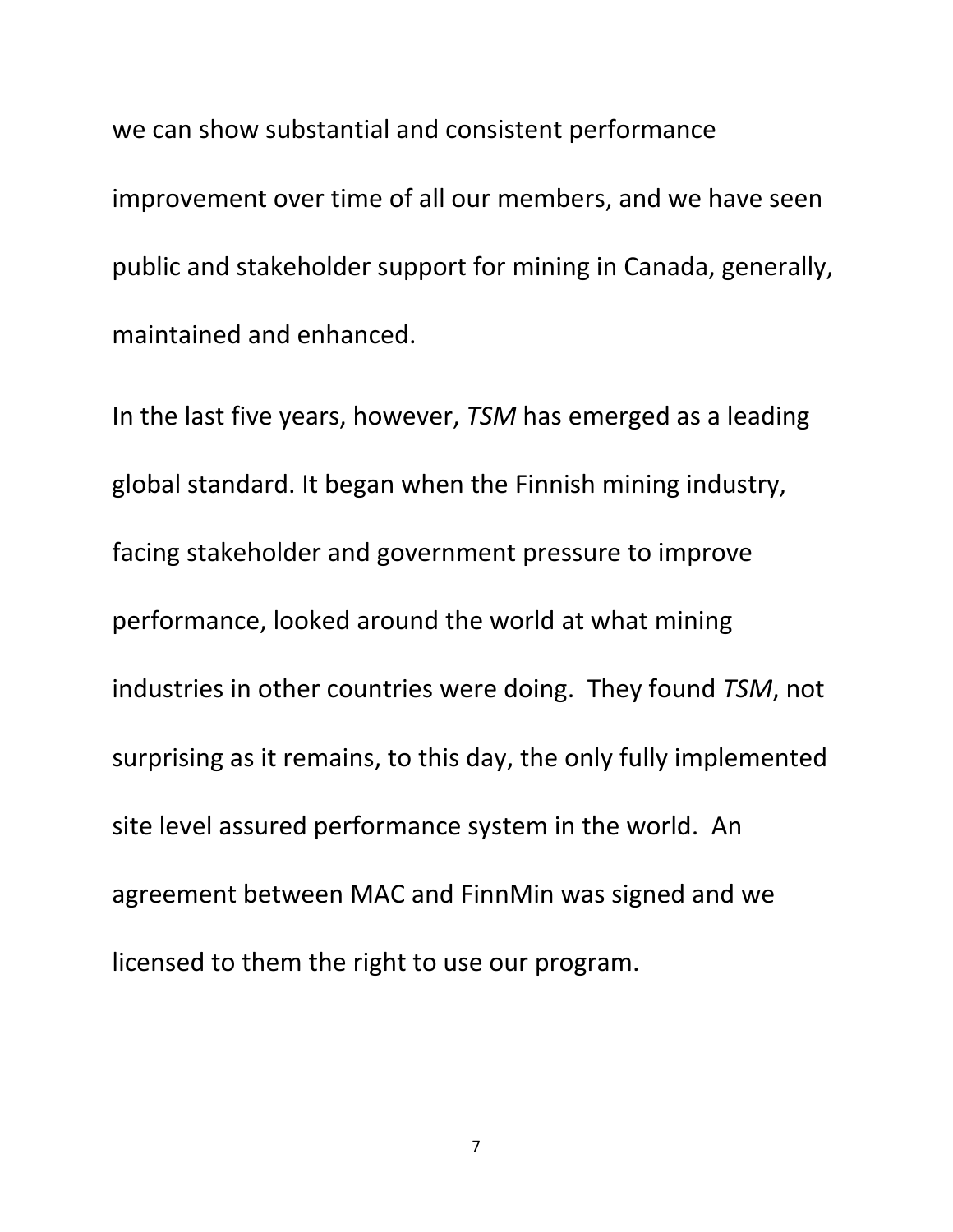Since then, FinnMin has been followed by decisions by the mining associations in Argentina, Spain, Botswana, the Philippines and Brazil to adopt *TSM*. I have just returned from Norway, where its mining industry informed us that they, too, want to adopt *TSM*, and several other countries are considering the same.

Though Canada's mining sector is well respected, around the world mining has been associated with conflicts and significant environmental and safety concerns. I need only mention the horrific tailings failure at Brumadinho in Brazil that killed almost 300 people for you to understand what I mean.

The adoption of *TSM* by others will raise the bar globally and, hopefully, prevent disasters like these from occurring. This is a good thing for the planet. And Canada's mining sector deserves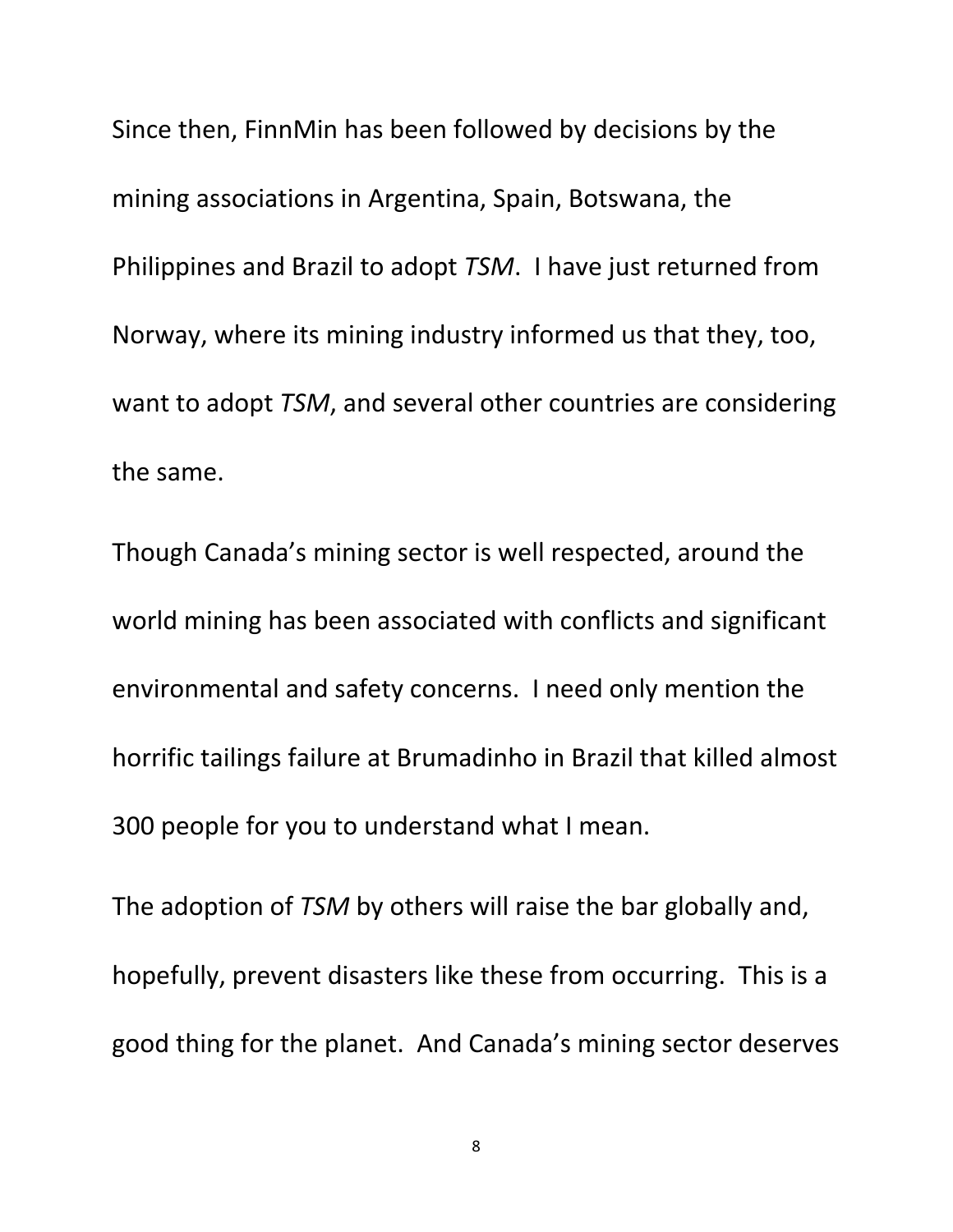to be very proud for what it has achieved and is helping others to achieve.

But the benefit to Canada's miners is not just pride. As *TSM* has expanded globally, others have taken notice. A few developments for you to be aware of:

- The Canadian Mint has launched a responsibly-sourced gold and silver product, selling gold mined by *TSM* gold producers Agnico Eagle, IAMGOLD and Newmont.
- Sustainalytics, which provides ESG advice to global investors, has a new risk tool whereby firms using *TSM* to manage tailings risks are ranked better, specifically as a lower risk to investors, than those that don't.
- ScotiaBank now uses *TSM* results to inform their risk assessments.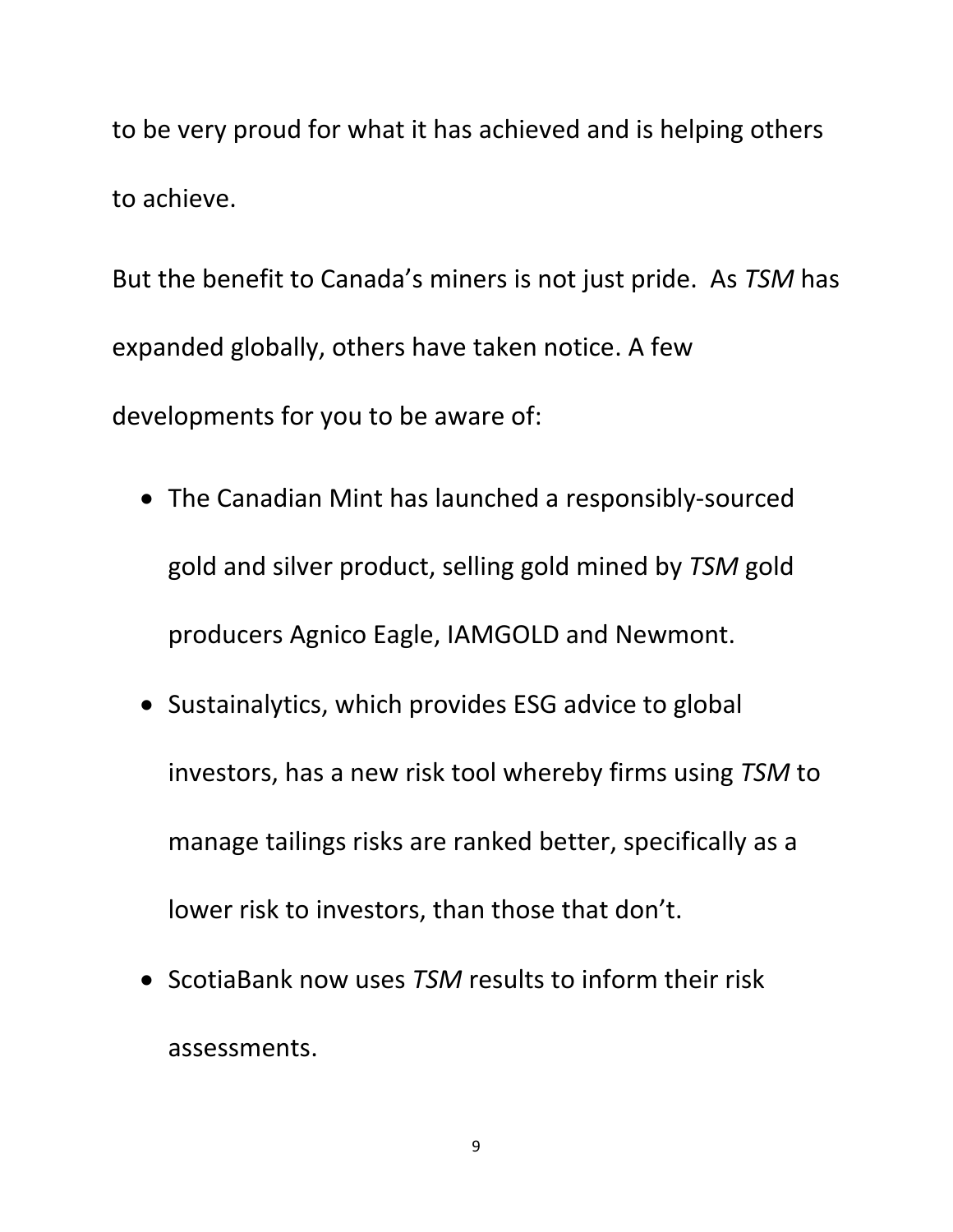- A study by Columbia University showed how companies applying *TSM* have a better compliance rate with water effluent regulations than those that don't  $-$  this means fewer fines, less bad press and greater community support.
- EDC is also looking at how *TSM* may shape their lending practices.
- Apple has recognized *TSM* as a leading standard for responsible sourcing of metals.
- *TSM* has been accepted by ResponsibleSteel as a way of assuring that the mining requirements of this emerging responsible sourcing standard can be met.

*TSM* is about more than mining responsibly. It's about running a good business. It's no wonder that mining companies from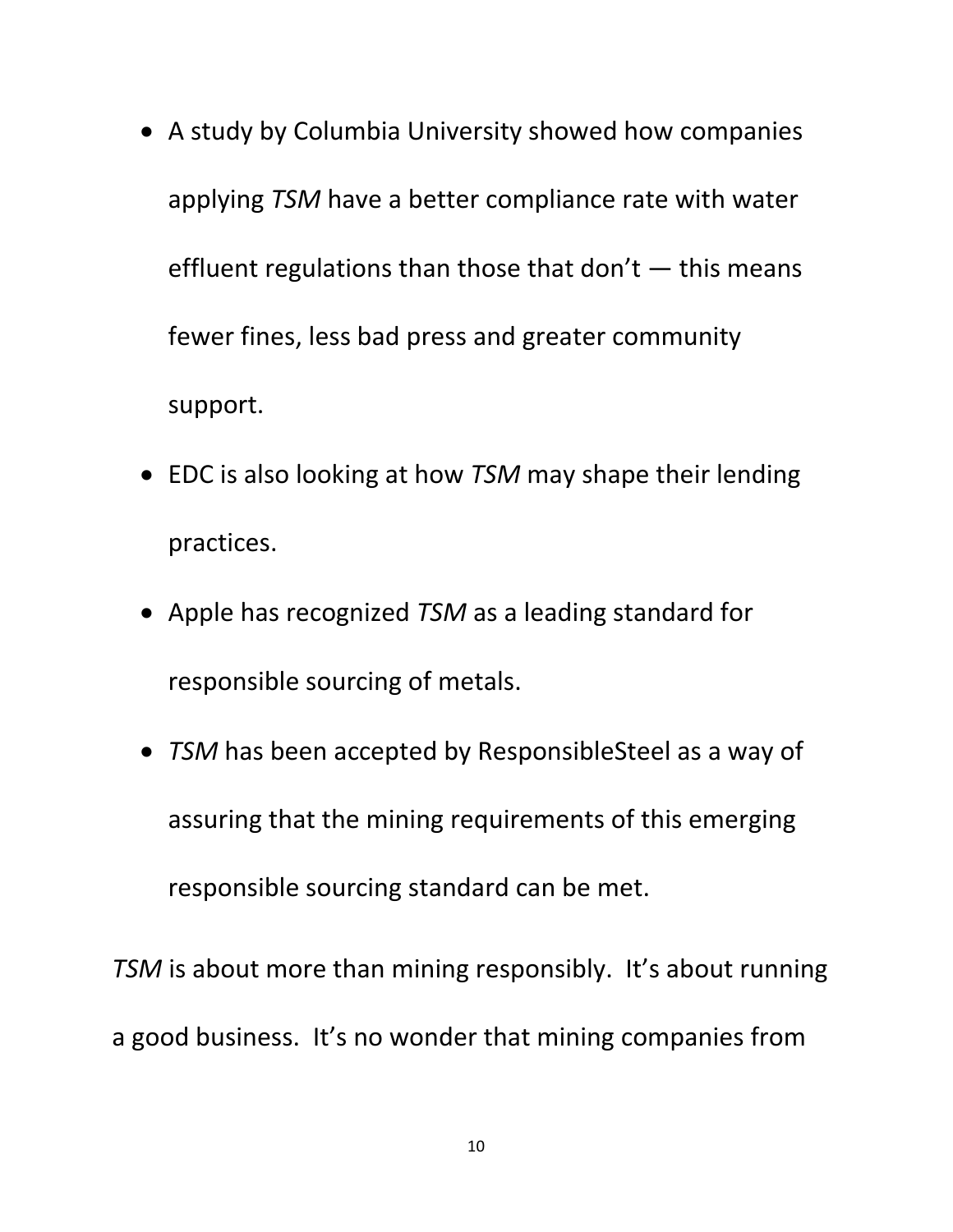around the world are interested in what we've developed here in Canada.

Looking forward, the opportunity for responsible growth is significant. And the obligation to grow responsibly has never been more clear. The amount of mined material needed to supply the transition to a net-carbon-neutral future is considerable. For example:

- By 2040, between 7 and 17% of global electricity generation will be from solar power. Renewable energy systems can require up to 12 times more copper compared to traditional energy systems.
- By 2040, between 9 and 21% of global electricity generation will be from wind power. Approximately 170 tonnes of steelmaking coal and 10 tonnes of zinc are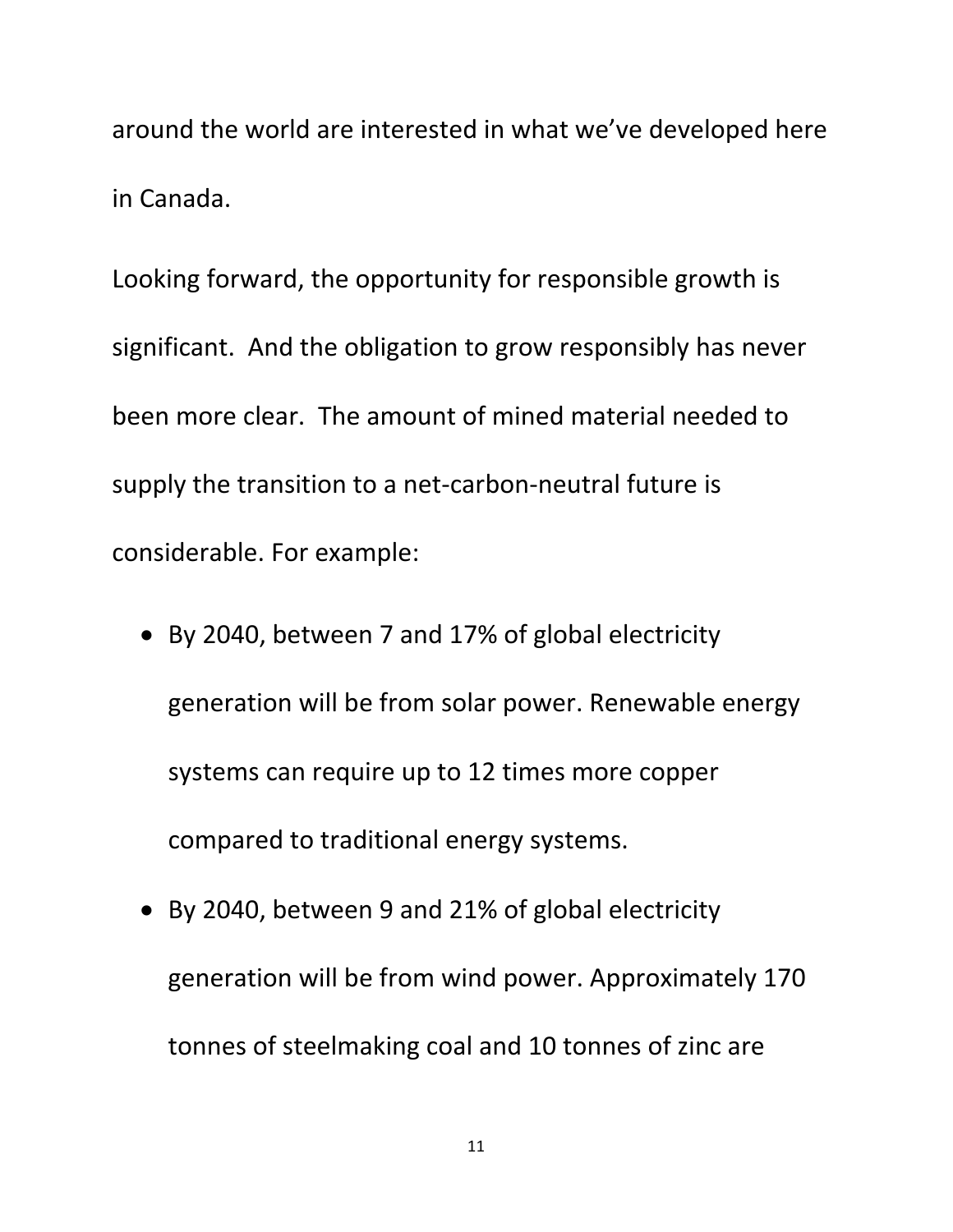needed to produce and galvanize the steel in an average wind turbine.

- By 2040, there will be more than 900 million electric cars worldwide, accounting for over 50% of the global fleet. Zero-emission electric vehicles require about three times as much copper as an internal combustion vehicle.
- With recent discussion on the innovative role small modular reactors, or SMRs, can play in providing a cleaner energy solution, let us not forget that Canada is the second largest producer of uranium in the world, a direct contributor to avoided GHG emissions globally.

The big question is not whether we need minerals and metals, but, rather, will Canada become the destination of choice for sourcing them? A couple of new developments give cause for some optimism, to which I now turn.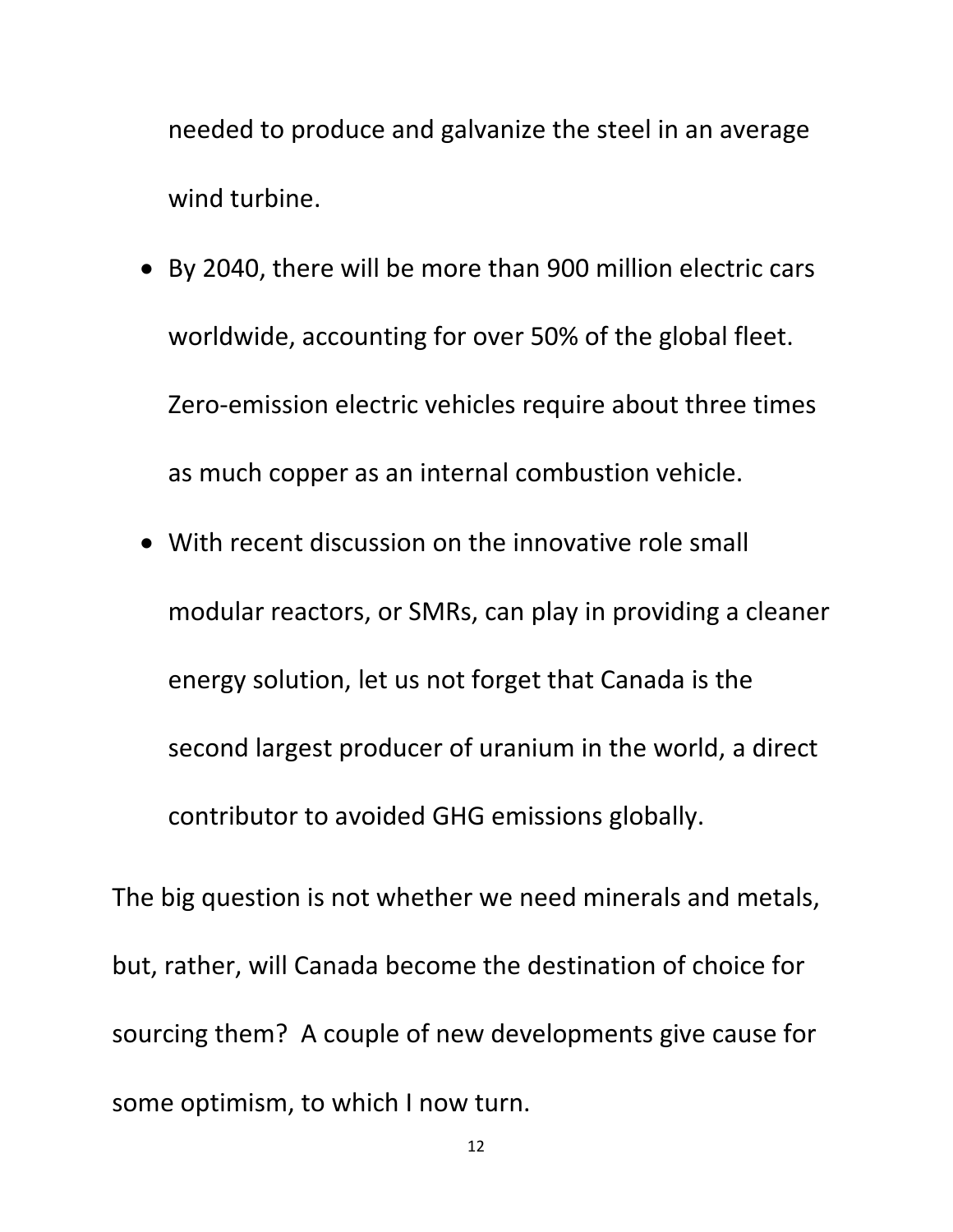### **Reflections on the Last Parliament**

Before reflecting on what the new Parliament entails, a few words on the previous one.

The past four years were without a doubt the busiest and most challenging in my experience. Carbon pricing, an amended *Fisheries Act*, a new *Navigable Waters Act* and, of course, a new *Impact Assessment Act* were all initiatives that impacted our sector significantly. A lot was at stake.

I think we came out of it pretty well, all things considered.

As CEO of MAC, I defended a position on the then Bill C-69 that was difficult but that our members held. I was attacked by some for doing so, which was no fun at all. But it was a position the members developed based upon the most consistent and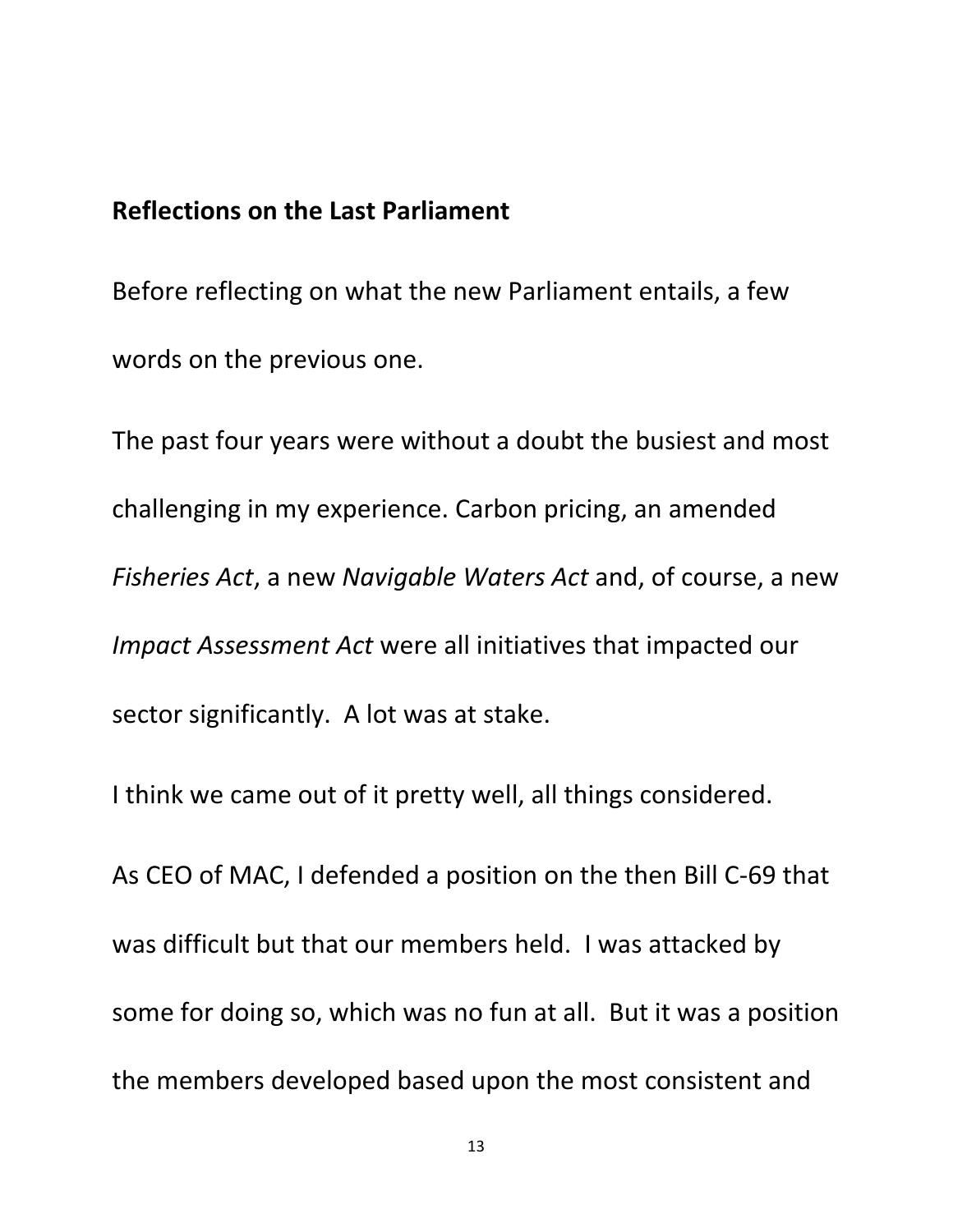longstanding experience with federal environmental assessment of any industry.

We believed, and we still do believe, that the *Impact Assessment Act*, if implemented as intended, will result in a better process for reviews of most mining projects than the Act it replaced, CEAA 2012. We recognize that some in other sectors, such as in oil and gas and pipelines, believe differently, and it's also true that the new Act more fundamentally changes the way these sectors are assessed than mining is and creates new uncertainty.

Unfortunately, during the protracted, extremely political and polarized debate on C-69, a lot of misinformation about what the bill did or didn't do was spread far and wide. At worst, it created the impression that Canada's project review process is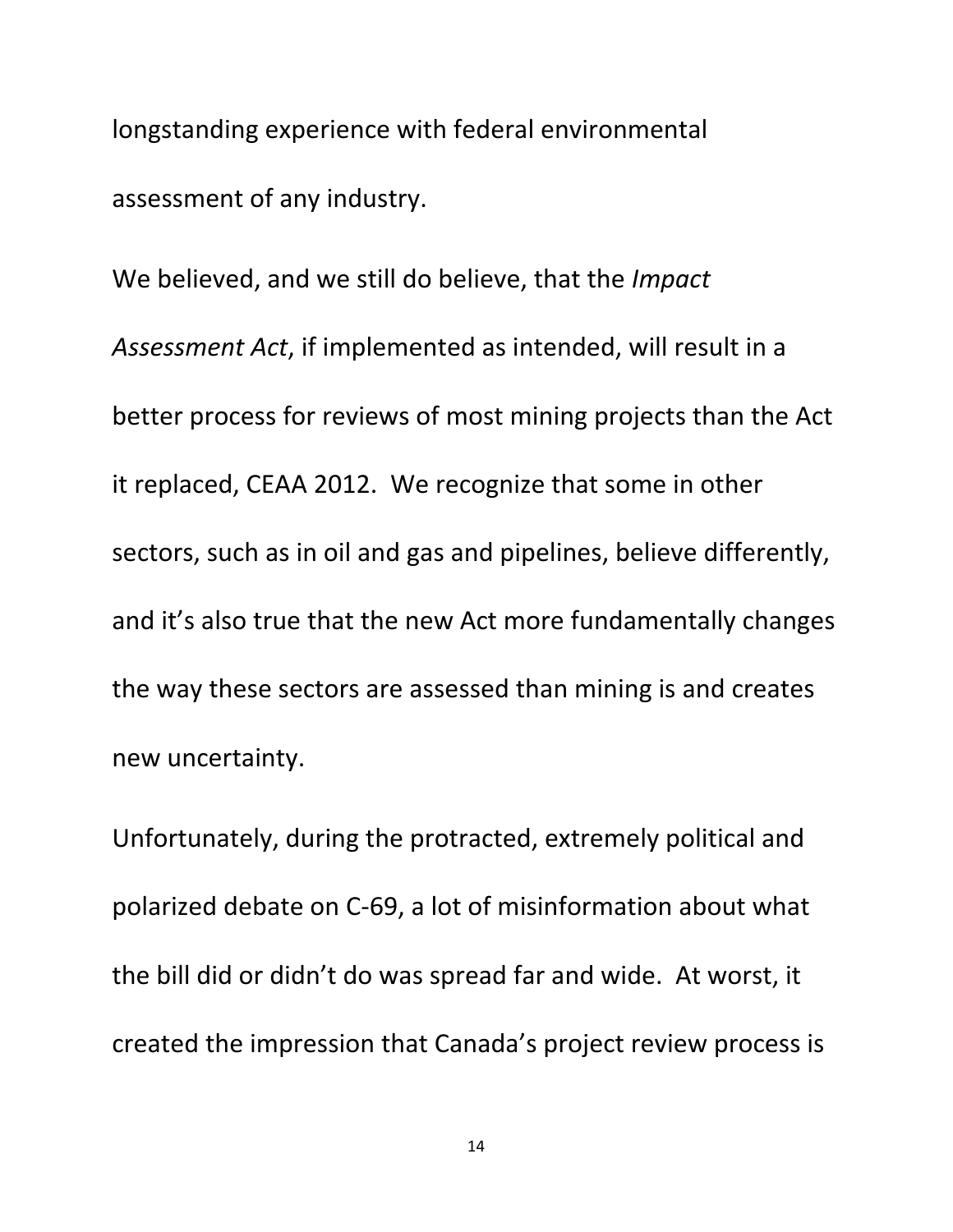unworkable, that investors should be wary of Canadian projects, even though mines continue to be approved routinely by federal and provincial governments.

We have to change this impression. By "we", I mean all of us, including the government. The federal government has a strong obligation to demonstrate that the new Act will deliver upon the promised improvements with respect to coordination with provinces, integration of federal permitting and better timeline management. I congratulate the Province of BC for being the first to conclude a new agreement with the federal government on the *IAA*. Our industry should push all provinces to do the same if we are to take full advantage of the new tools for federal-provincial coordination provided by the new Act.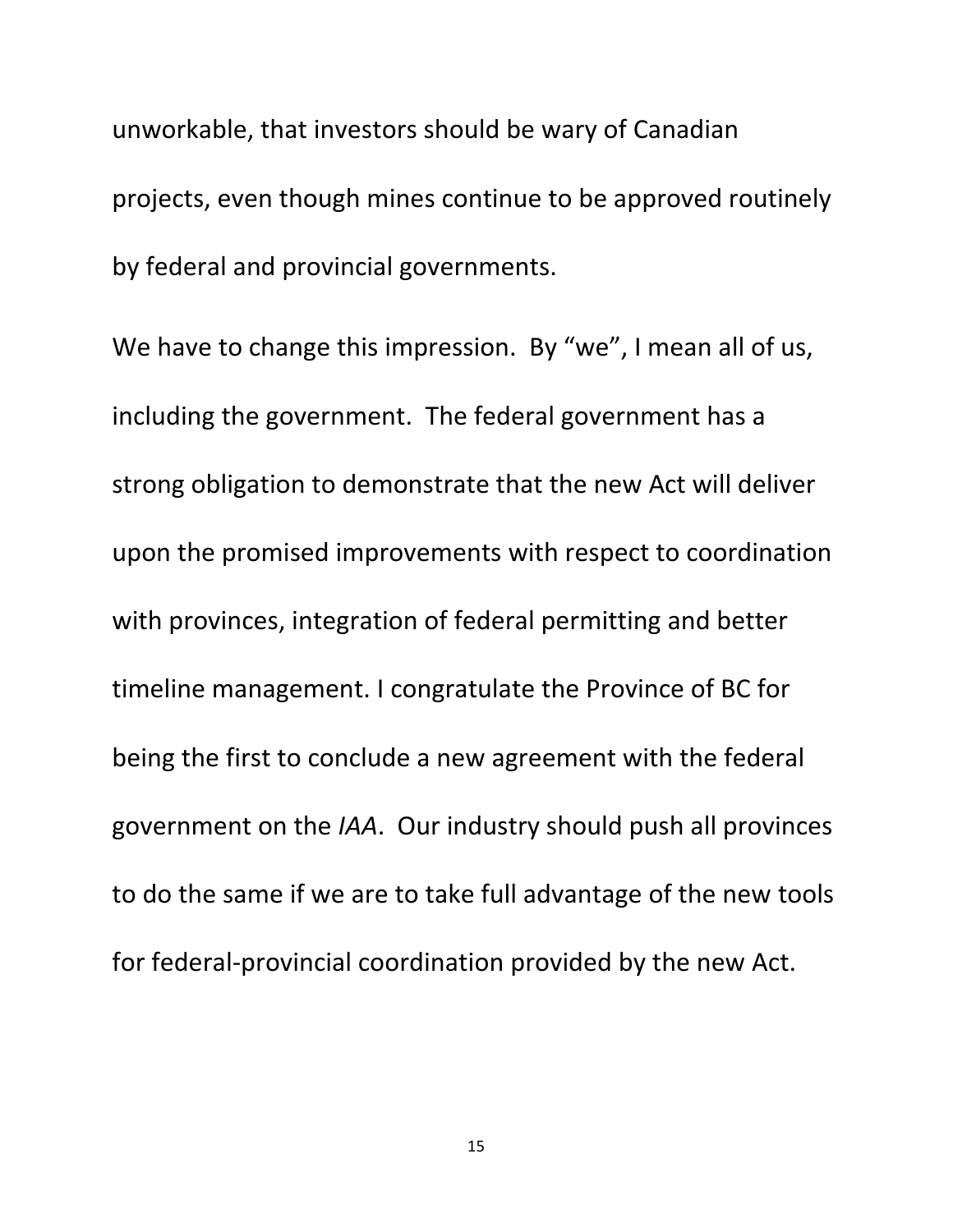Proponents have an obligation to also make it work, by engaging early and in good faith with Indigenous communities in particular, which is required at any rate by MAC's *TSM* program, which recently significantly upgraded requirements with respect to Indigenous engagement. MAC has produced a webinar for members, which we intend to post on our website, that provides a factual presentation of how the Act is designed to work, highlighting differences from its predecessor Act, CEAA 2012. Once posted, I encourage any and all of you to have a look at this webinar, as it seeks to address some of the popular misconceptions of the Act.

Most important, we have to take the temperature down. Natural resources development, whether it be mines or pipelines, hydro or wind farms, new mills or transmission lines,

16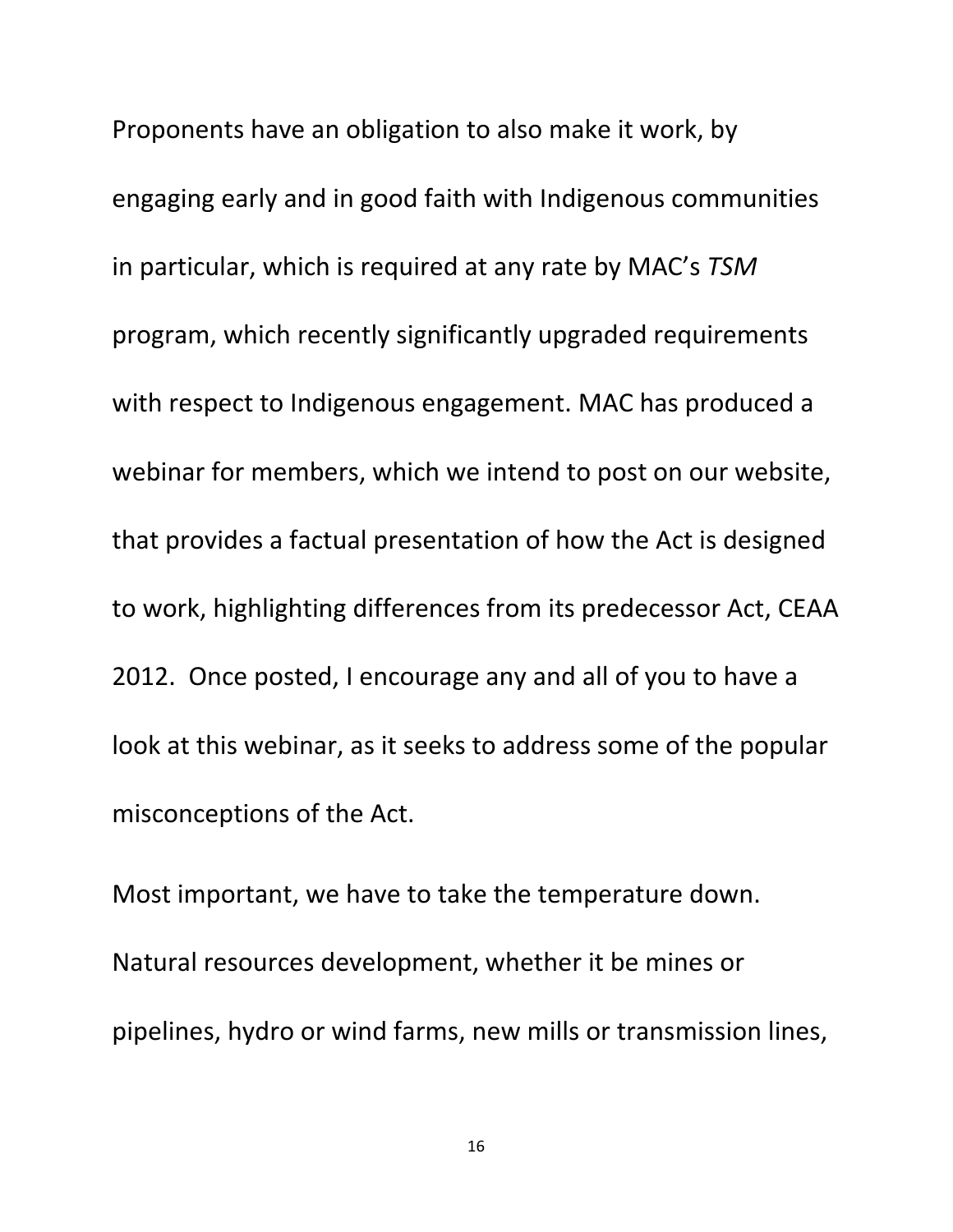should be assessed on their merits and not used as footballs to support political agendas.

As I look forward to the new Parliament, I see an opportunity to do just that — turn the temperature down. The major Acts that impact our sector have now been revised and enacted. It should be a quieter Parliament for natural resources than the last one, and that's a good thing.

#### **The New Parliament**

So, after a very ugly, seemingly endless campaign, the Liberals won a minority government. What can we expect? Will this mean more trouble for natural resources, as Parliament tilts further left and a climate change agenda is potentially further radicalized?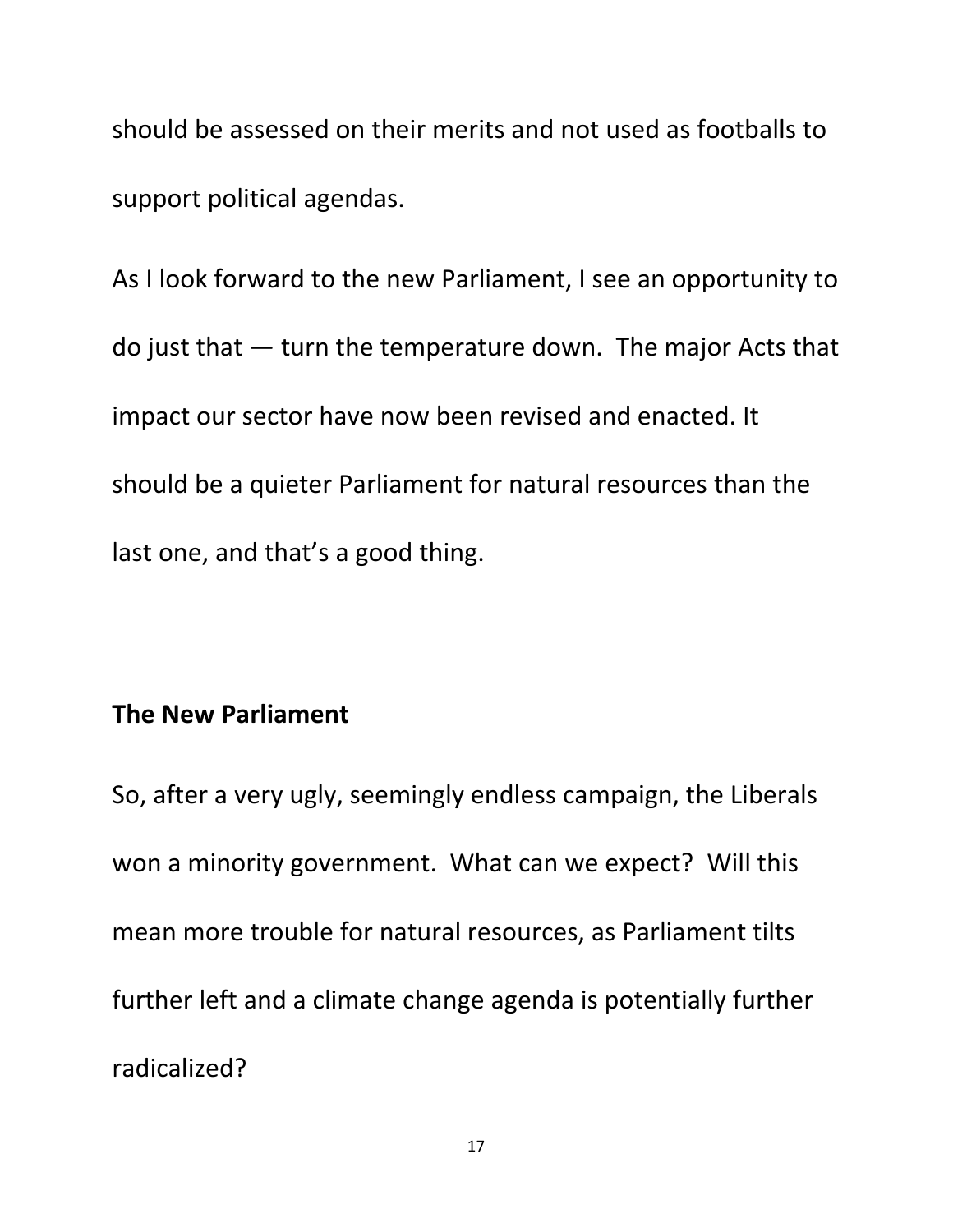I don't subscribe necessarily to that view, for a few reasons Most major pieces of legislation that could impact mining have been addressed and won't be coming back in this Parliament. The possibility of a review of the *Species at Risk Act*, and all the divisions that would entail, is remote. There will be changes proposed to the *Canadian Environmental Protection Act*, and we will have to pay close attention to how that unfolds, but we do not anticipate anything close to the challenges and acrimony of the past Parliament.

That's not to say some policy initiatives won't impact us. The government will press ahead with a new Clean Fuel Standard, a concern of ours and many sectors. The government has made ambitious commitments to expand Canada's network of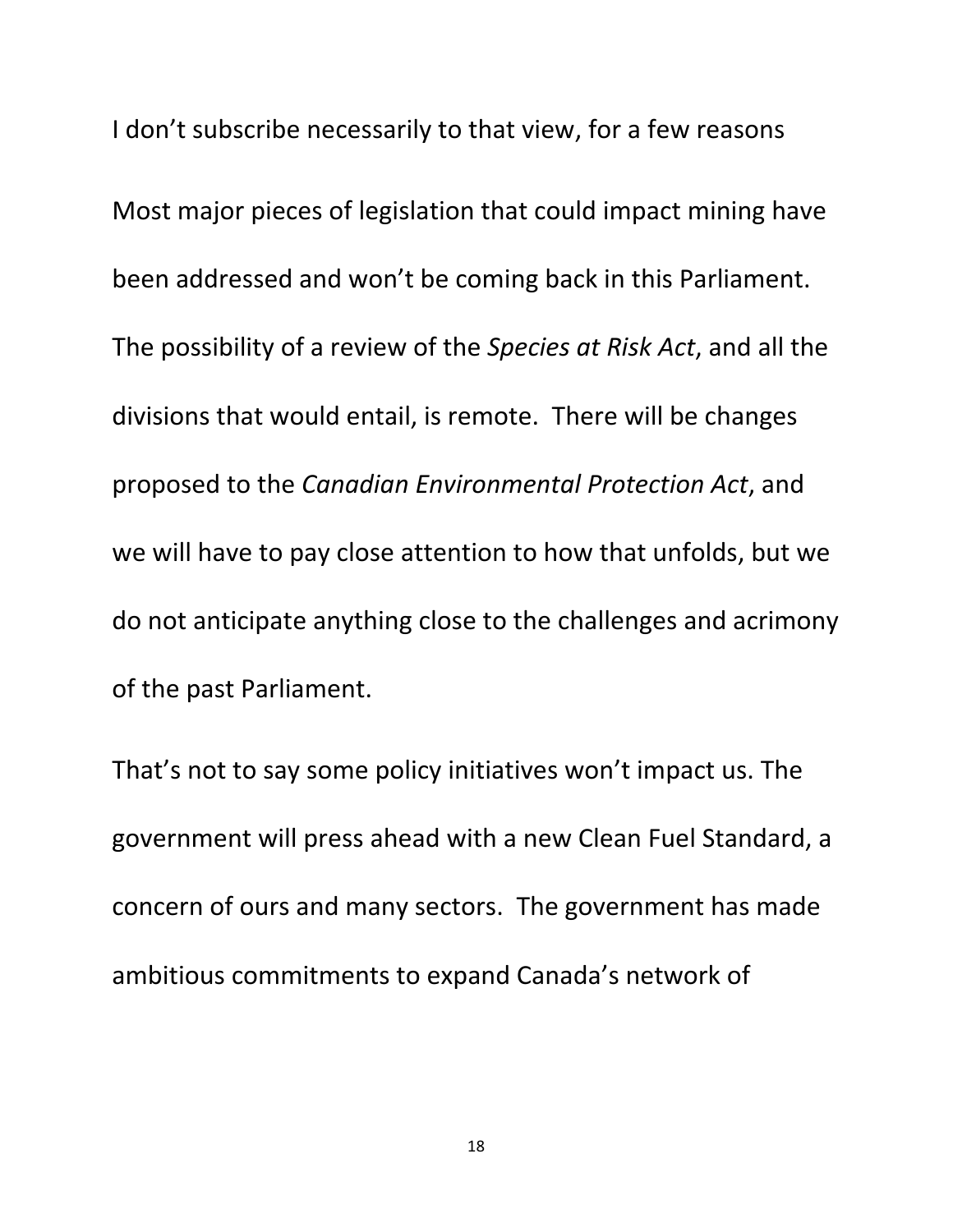protected areas, which will create new no-go areas for exploration and mining.

But my optimism is not about what won't happen. It's in fact what will or at least could happen to improve the investment climate for mining. What do I mean by this?

In December, Prime Minister Trudeau continued his practice of publishing the mandate letters of his new Cabinet.

Up to now, mining has had barely a passing mention in mandate letters, even in the letter for the Minister of Natural Resources. I have often felt that mining is a sector many Canadian governments take for granted, and have perhaps neglected, in recent years, with the resulting worrying signs of declining mineral reserves, exploration spending and investment intentions.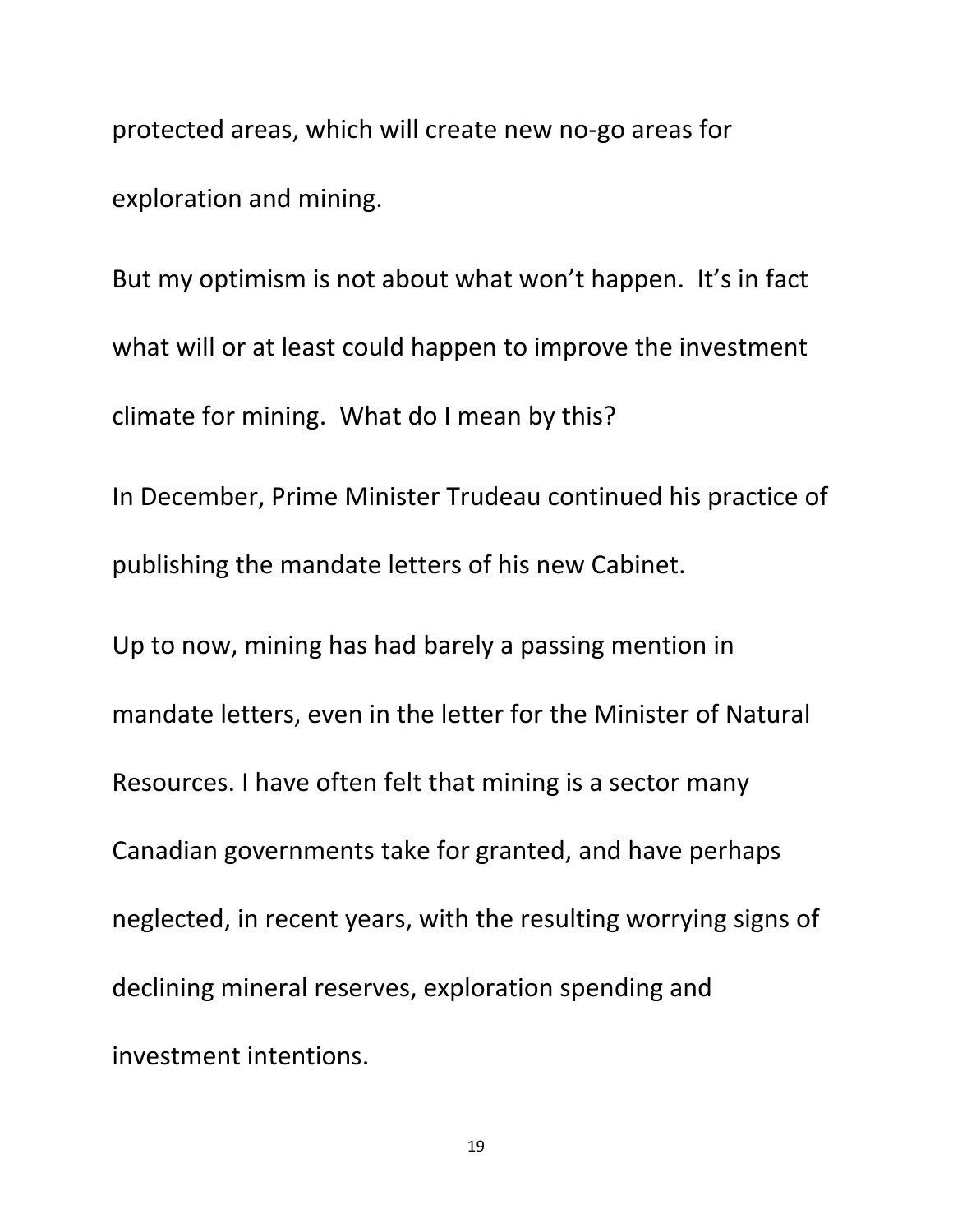Upon their release in December, however, it became clear that the new government seeks to prioritize mining more than ever as about a half dozen mandate letters include direction to multiple ministers on initiatives that directly or indirectly reference mining. I have not seen anything like this in my 20 years in the association world and officials in government say the same — they, who have seen mandate letters going back many years, before they became public.

These letters include commitments to greatly expand investments in electrification, including in the North, specifically calling out remote mines. They include changes to tax policy to provide 100 percent accelerated capital cost allowance for electric mine vehicles, to "accelerate" the deployment of zero carbon mining equipment. They include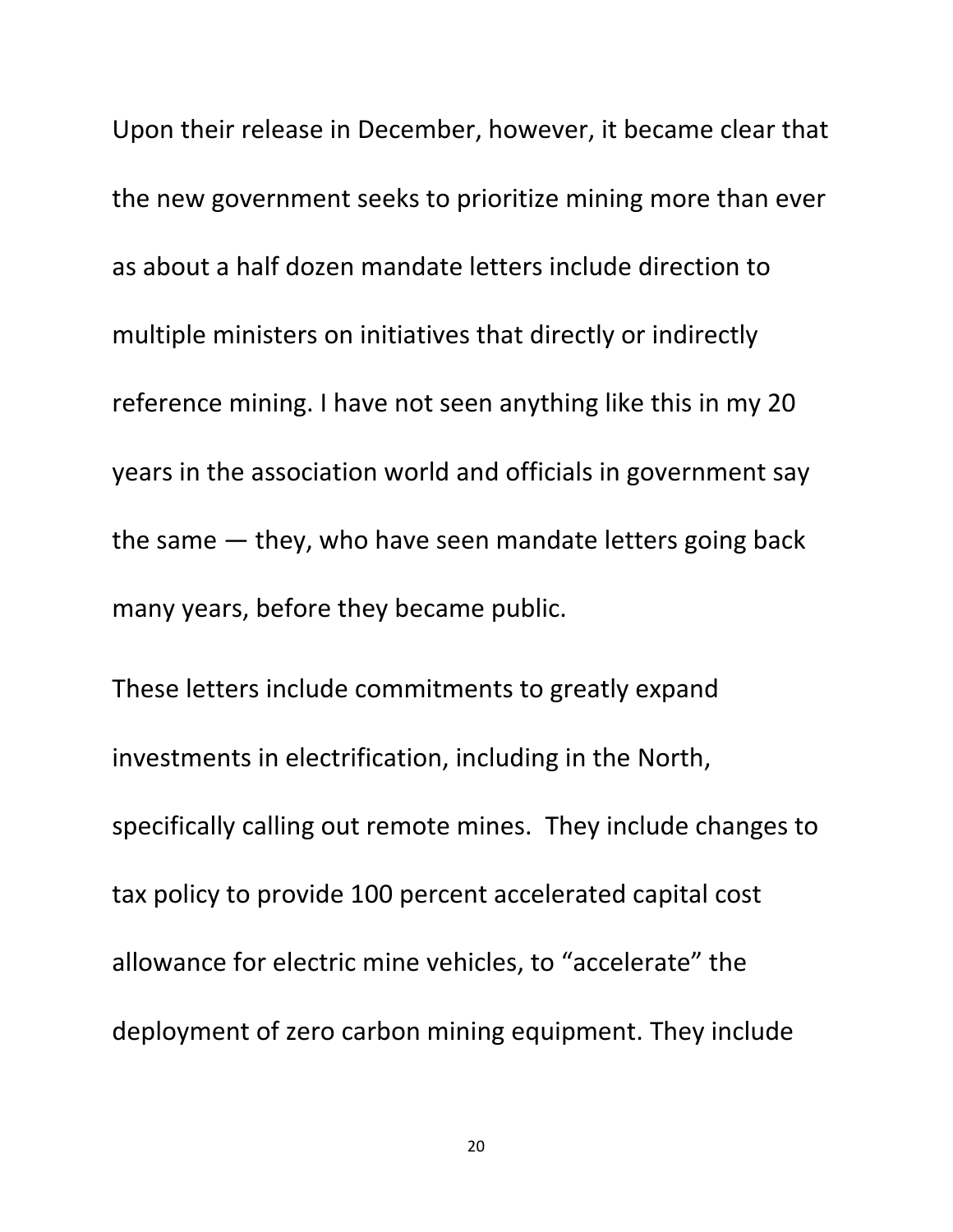increasing support for Indigenous skills training and education. They include investments in innovation.

Two commitments, however, stand out. The Natural Resources Minister is tasked to "implement the Canadian Minerals and Metals Plan" and to position Canada as a leader "in strategic minerals."

#### **Canadian Minerals and Metals Plan**

The Canadian Minerals and Metals Plan, or CMMP, was initiated by federal, provincial and territorial mines ministers a number of years ago. Its goal is to enhance the competitiveness of Canadian mining and set it up for long term success. It includes a number of ambitious goals and has identified priority areas such as enhancing geoscience information, fostering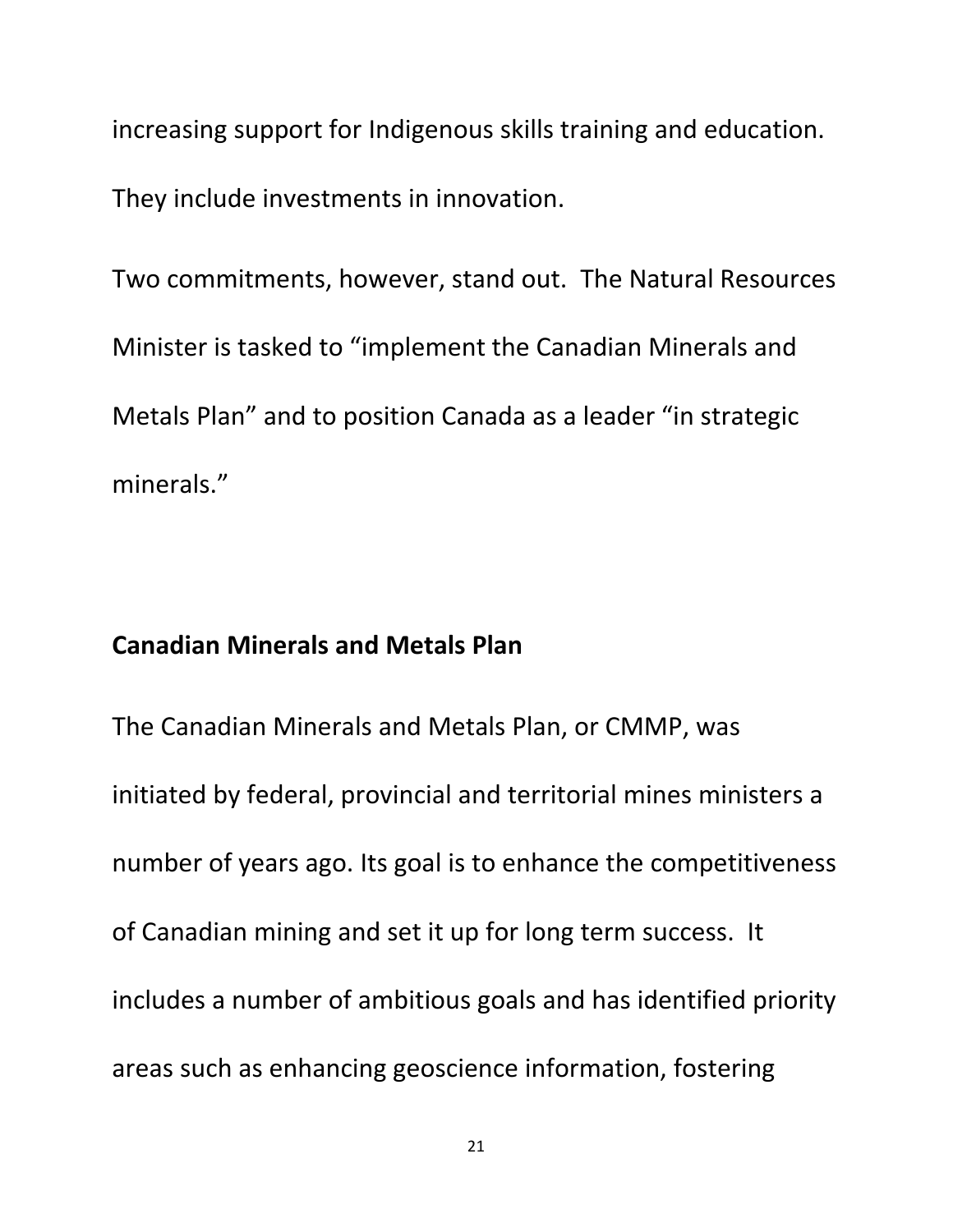investments in R&D and innovation, improving regulatory timelines, investing in infrastructure, and so on.

Until last December, the CMMP was driven by NRCan without much notice or attention by the Prime Minister's Office. This all changed when it was called out in the mandate letter for NRCan Minister Seamus O'Regan.

For policy wonks like me, this is no small deal. What this means is that the CMMP now has central agency and PMO backing. This means efforts by NRCan to pursue initiatives, promote new programs or tax policy changes just got easier. The CMMP just changed from a nice idea that might, like others I've seen before, wilt on the vine, to one that will have staying power and will generate results.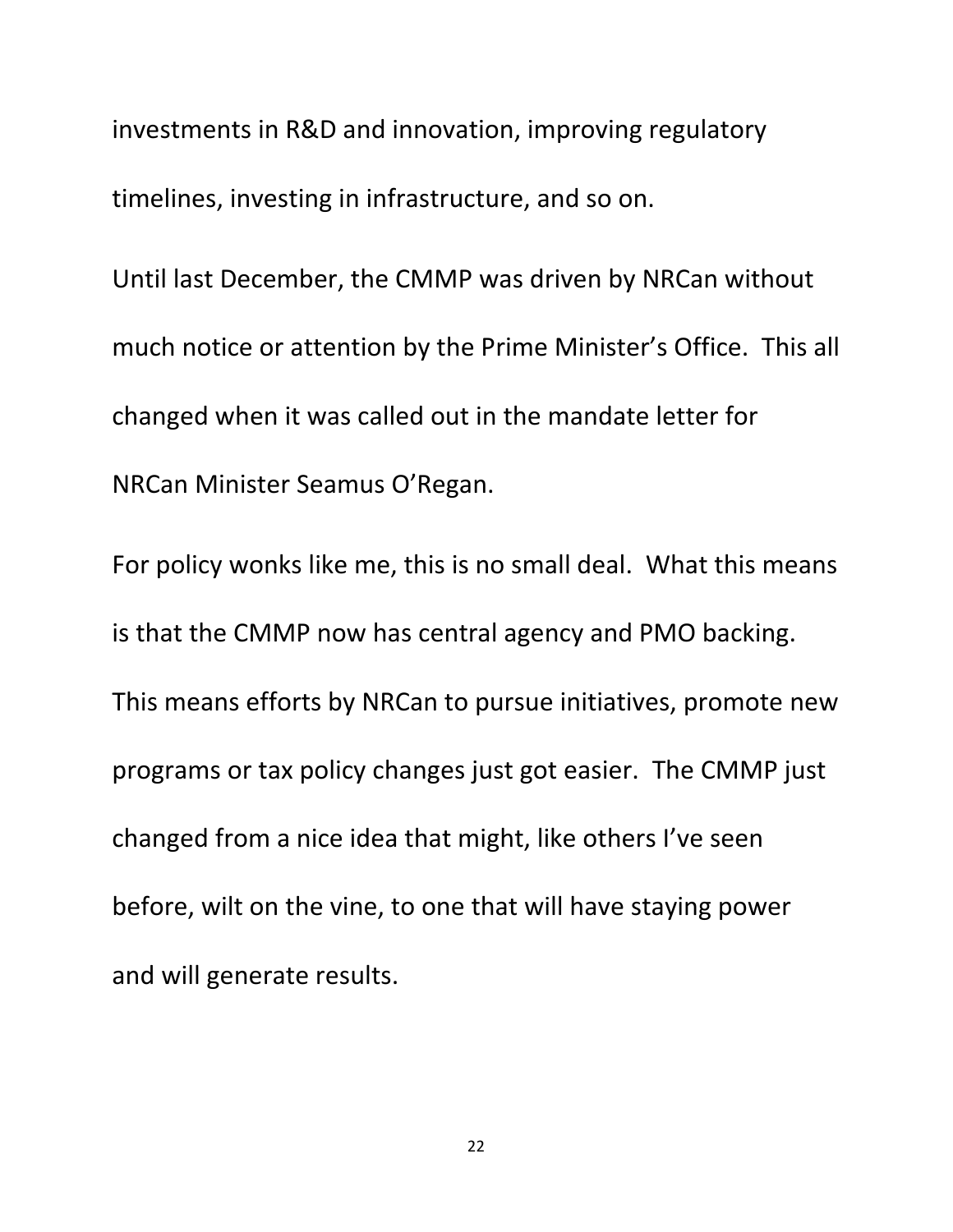### **US/Canada Joint Action Plan on Critical Minerals**

An arguably even bigger deal is the recently announced US/Canada agreement on critical minerals.

China's continually expanding its somewhat insidious control of many critical minerals that has long left Canadian miners vulnerable to unpredictable price swings, as supplies can go from scarcity to glut in a timeframe that is independent of normal market cycles. Across Canada, we have many known deposits and even some fully permitted mines unable to secure financing or on care and maintenance because of China's control of the market for key commodities.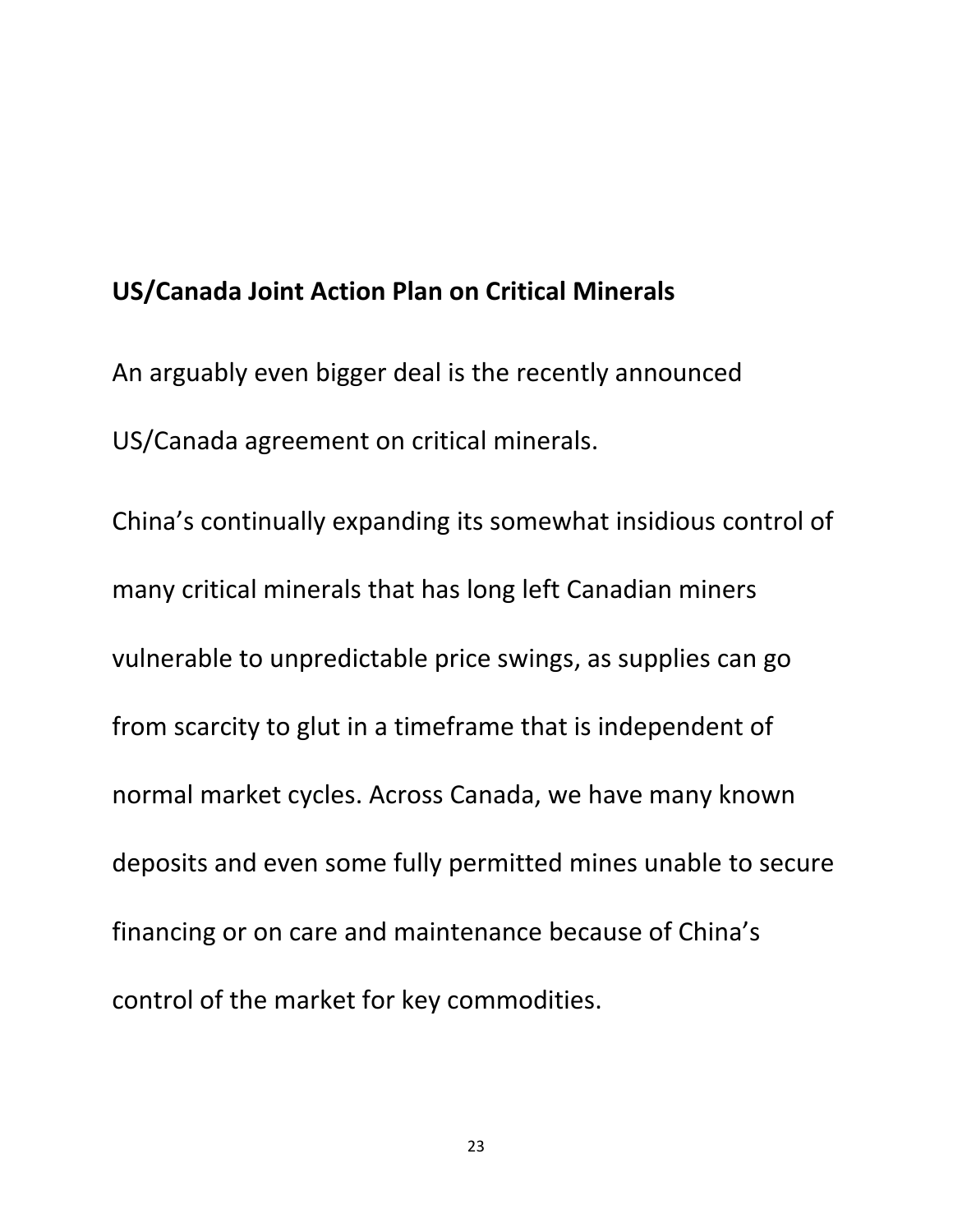The reality miners have long known about has now caught the attention of policy makers in Europe and the US, which have become uncomfortably dependent on China alone as a supplier of minerals and metals critical for key sectors of their respective economies.

By critical minerals, we are not just talking about Rare Earth metals. Rather, it's Rare Earths plus several minerals and metals critical to new battery technologies in the automotive sector, the space and defence sectors and in the high-tech sector, including cobalt, copper, precious metals, nickel, uranium, lithium, magnesium and others. Many of these we mine already in Canada. Some, like magnesium, tungsten and lithium, we try to mine but struggle because of Chinese control.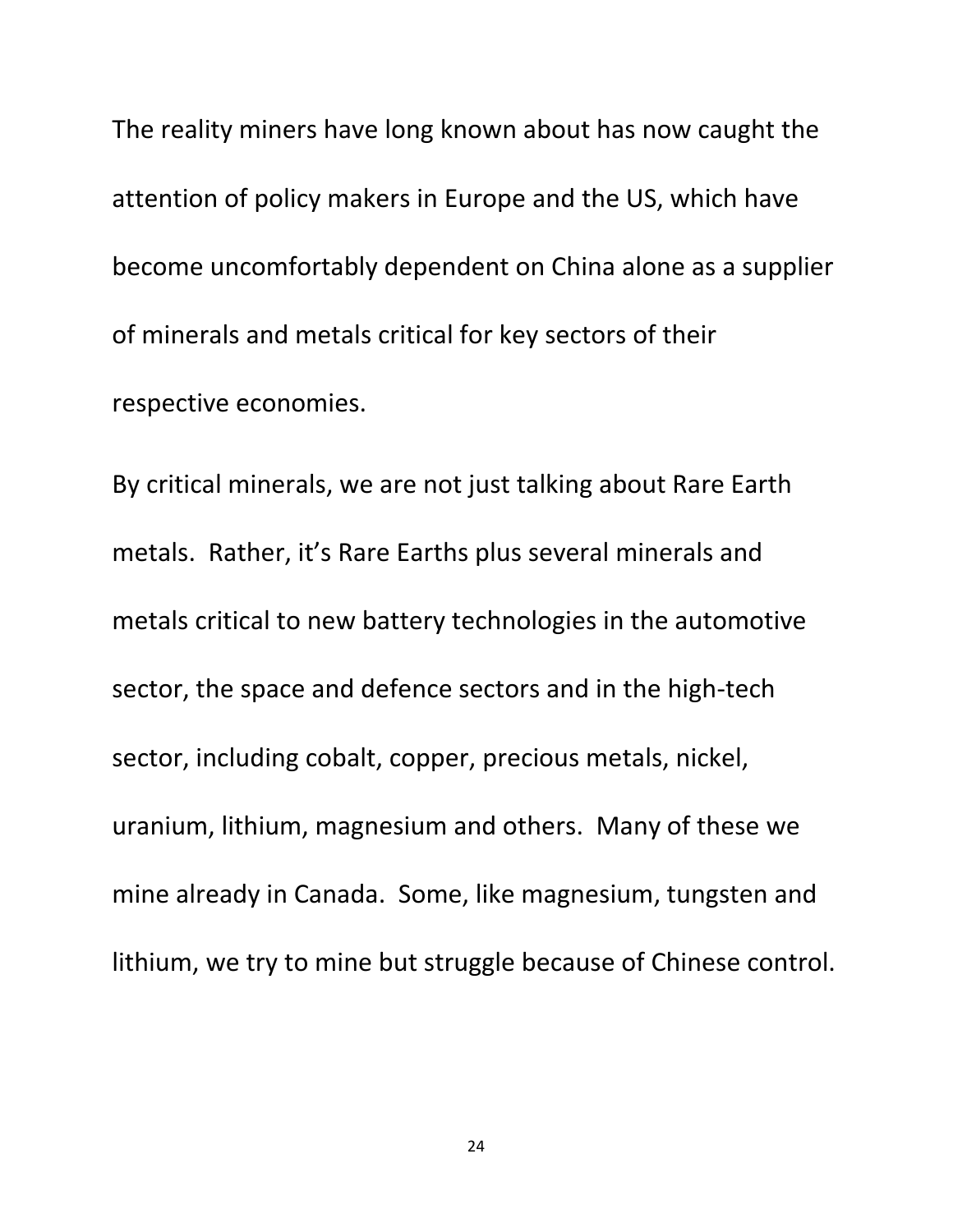The goal of the Canada/US Action Plan, without expressly calling out China, aims to break this control. To quote from the Joint Action Plan:

"Canada and the United States share a mutual interest in improving critical mineral security and ensuring the future competitiveness of Canadian and U.S. minerals industries. Collaboration in this area could attract investment to Canadian exploration and mining projects, as well as spur job creation and economic growth in various downstream industries. Today, Canada and the U.S. announced they have finalized the Canada–U.S. Joint Action Plan on Critical Minerals Collaboration, advancing our mutual interest in securing supply chains for the critical minerals needed for important

manufacturing sectors, including communication technology,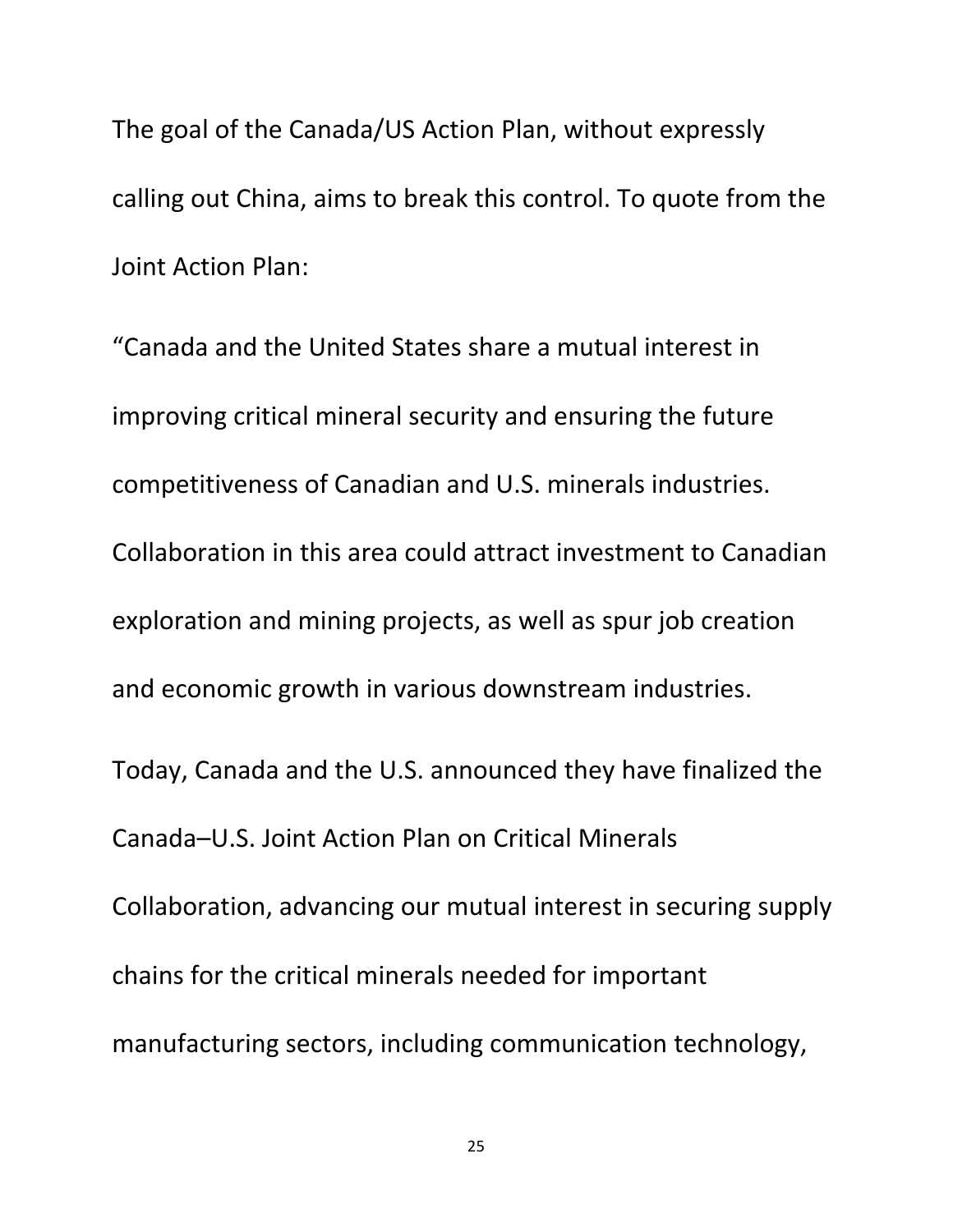aerospace and defence, and clean technology. This announcement delivers on the June 2019 commitment by the Prime Minister of Canada and the President of the United States.

The Action Plan will guide cooperation in areas such as industry engagement; efforts to secure critical minerals supply chains for strategic industries and defence; improving information sharing on mineral resources and potential; and cooperation in multilateral fora and with other countries. This Action Plan will promote joint initiatives, including research and development cooperation, supply chain modelling and increased support for industry."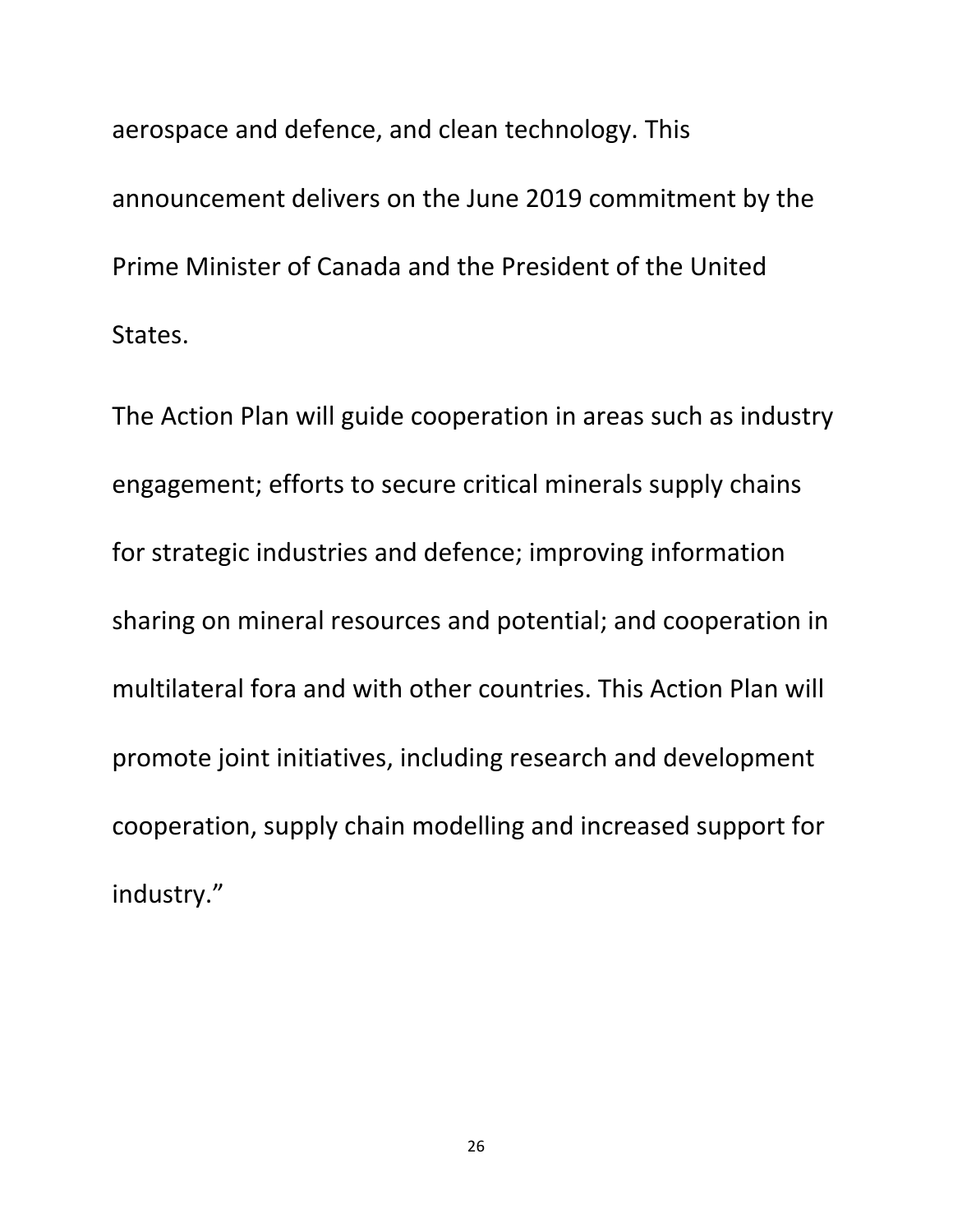Let's digest this for a moment. The President of the United States and the Prime Minister of Canada are backing this Action Plan. This is big, serious stuff.

Granted, this is not going to be easy. While Canada has the resources to supply the US, we operate in a market economy and are competing with a non-market player, where the rules are different, where security of supply matters more than whether a project makes money or not.

But what this Action Plan is saying to me is that the US has recognized that new strategies are needed to compete with a non-market player. Some of the things that could result from this include:

- More investments in geoscience to find more resources
- Investments in R&D and innovation to drive costs down

27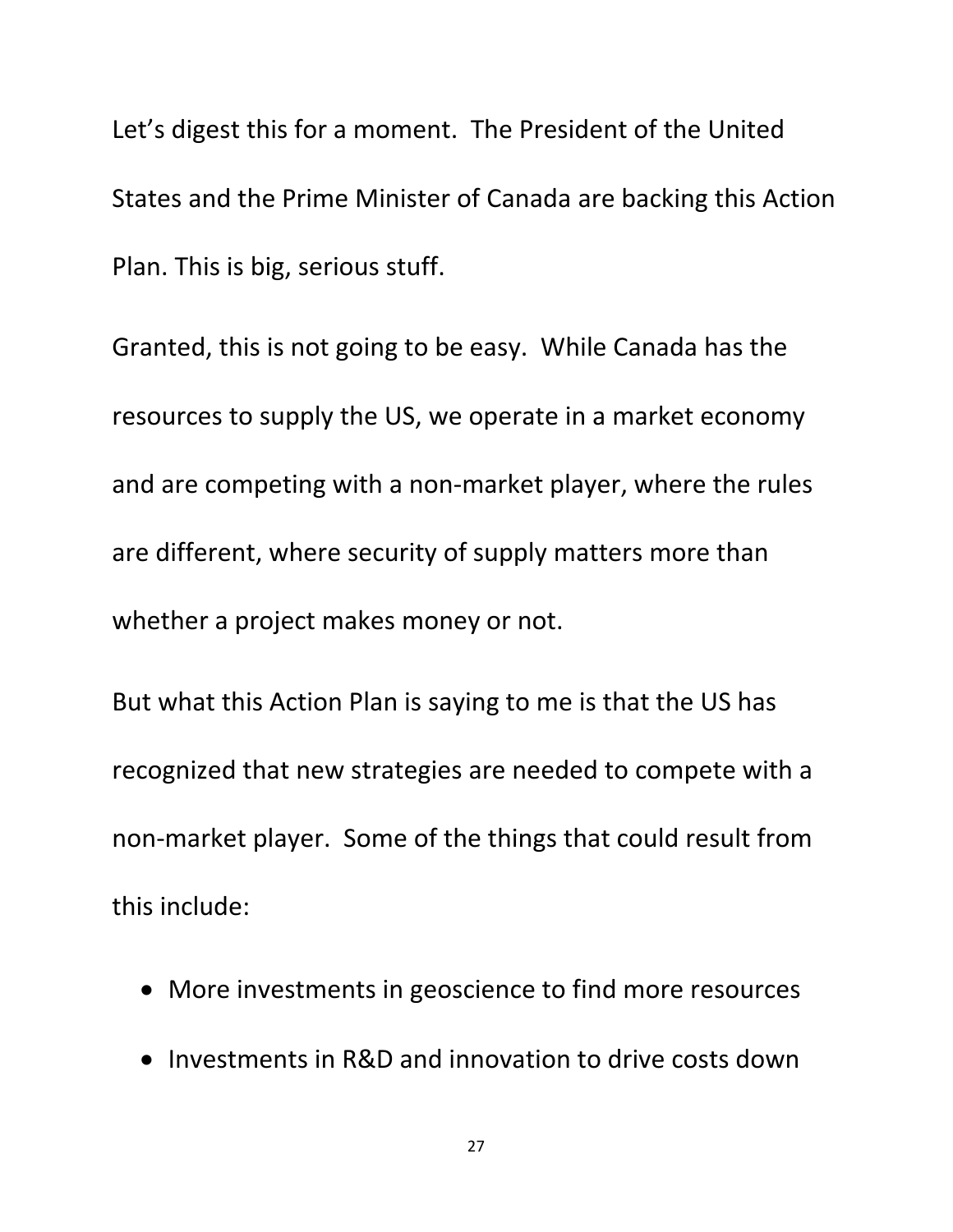- Investments in infrastructure, to bring costs down
- Off take agreements
- Tax incentives
- Direct investments in projects

In response to this, MAC has formed a high-level Task Force to engage with our government on both the CMMP and the Action Plan. Our first meeting with NRCan was last week. It's time to be ambitious. It's an opportunity to lay the foundation for a new era in investment, not just in mining but in new, emerging industrial and manufacturing sectors.

Why, for example, shouldn't Canada be home to a new Tesla mega-battery factory to supply North America's next generation automobiles? To accelerate the manufacturing and sale of solar panels? To secure the defence capability of our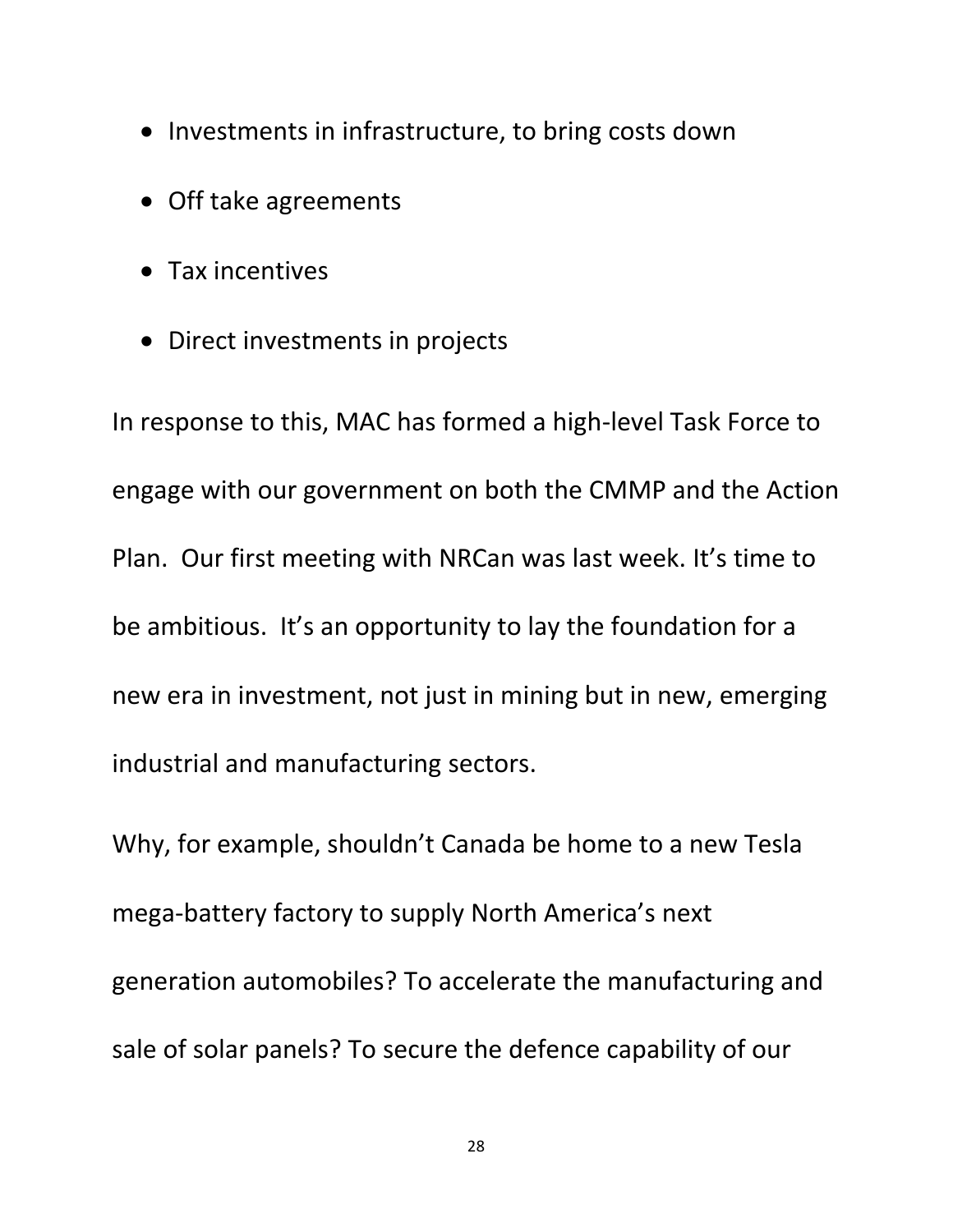most important ally and ourselves? To secure Canada's longstanding participation in the space sector?

To do all of this, we need metals. Lots of them.

And as I mentioned earlier, it's not just the US. When I was in Germany recently, I heard the same thing. Germany wants to buy from Canada. They know, when they buy from us, they are buying from a reliable supplier. A responsible supplier. News of *TSM* has made it to Europe. There are no risks to Germany's automotive sector of accusations of buying metals mined using child or forced labour, ignoring Indigenous rights or operating to weak environmental standards when they come from Canada. Like our diamonds, Canadian metals come conflict free, mined meeting the highest environmental standards and a commitment to transparency unmatched anywhere.

29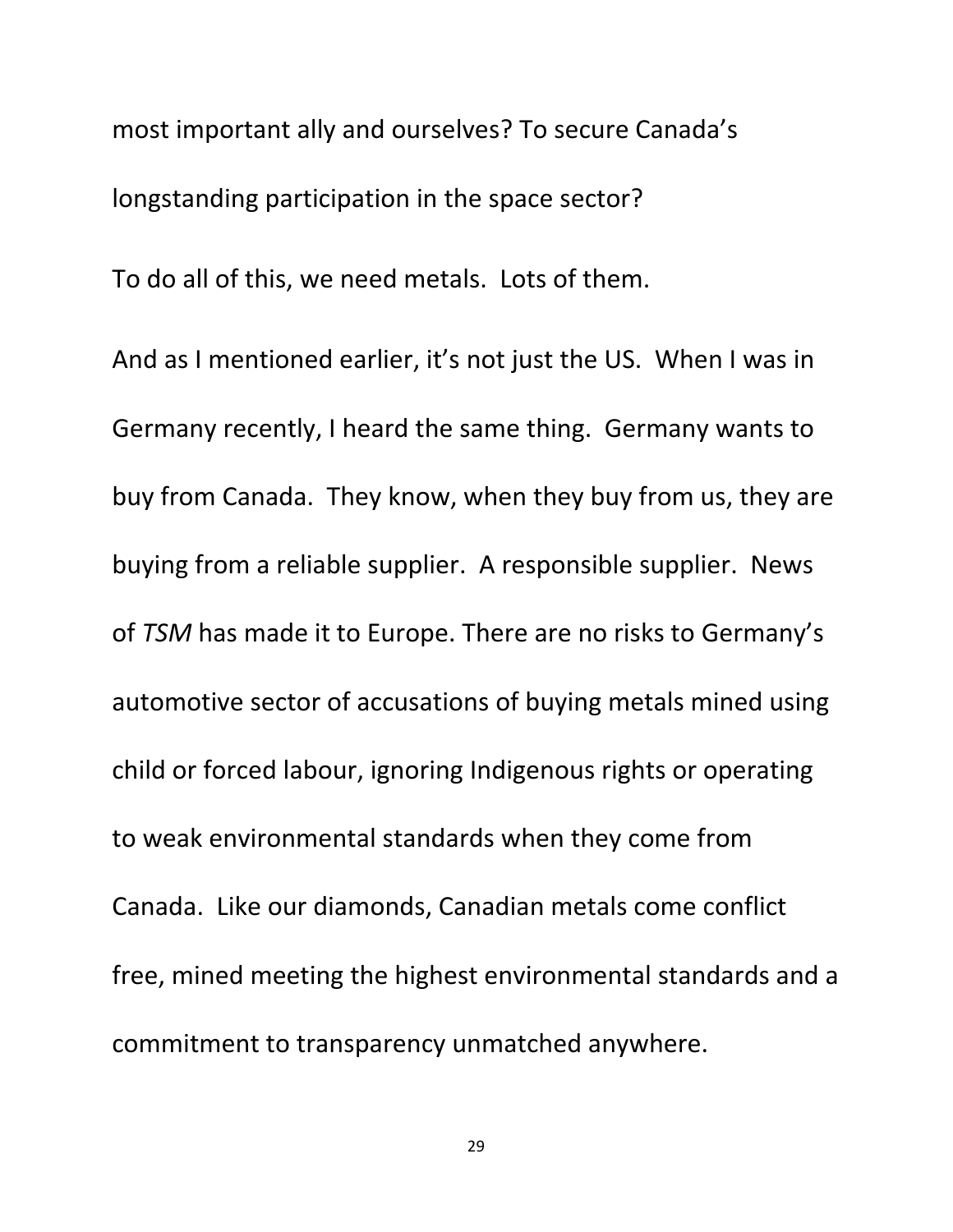## **Conclusion**

So this is why I'm feeling pretty bullish right now. Prices are ok, China will continue to consume lots of metals. India and other emerging economies will do the same. The long-term fundamentals remain as good as they have been for several years.

The new Parliament may throw us some curve balls and we're going to have to be diligent.

But right now, we have a government whose platform commitments, and whose support for some pretty big initiatives, like the CMMP and Critical Minerals Action Plan, bode well for mining.